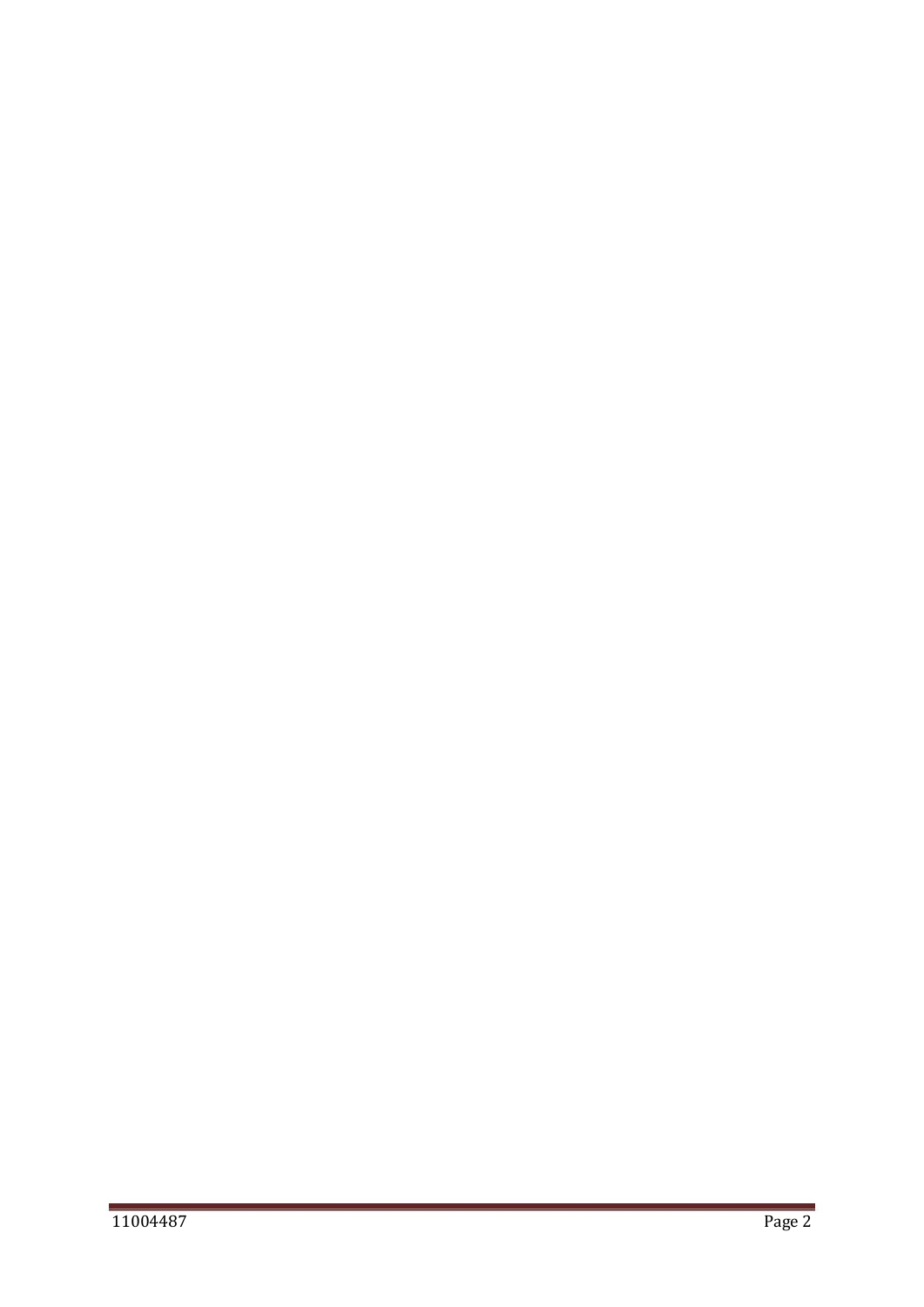## **Abstract**

#### **Outcome measures for wheelchair and seating: A critical appraisal.**

**Authors:** Siobhan Kenny, Dr. Rosemary Joan Gowran

**Background:** Literature suggests that every aspect of wheelchair provision from referral to follow up and management has an impact on overall outcomes for wheelchair service users. The use of outcome measures (OMs) is called for to ensure best practice in this complex area.

**Objectives:** To identify available outcome measures suitable for the evaluation of a wheelchair intervention and critically appraise measures deemed most suitable in terms of achievement of *activity & participation* and impact of the *service on quality of life*.

**Methods:** OMs were be identified using databases: Medline, CINHAL, PsychInfo, and Google Scholar. An evaluation was conducted to establish those particularly useful and a critical appraisal was completed on these.

**Results:** The five OMs identified as most relevant were the Wheelchair Outcome Measure (WhOM); Functioning Everyday in a Wheelchair (FEW); Goal Attainment Scale (GAS); Psychosocial Impact of Assistive Devices Scales (PIADS); and the Quebec User Evaluation of Satisfaction with assistive Technology (QUEST). A critical appraisal was competed on these identifying the strengths and limitations of each.

**Conclusion:** No one outcome measure captures all necessary information and trade-offs are inevitable. When choosing an outcome measure for a service, the specific goals of the service evaluation and resources available need to be considered. This research presents a critical appraisal of five outcome measures deemed appropriate for the evaluation of a wheelchair intervention and highlights some areas for consideration so an informed decision can be made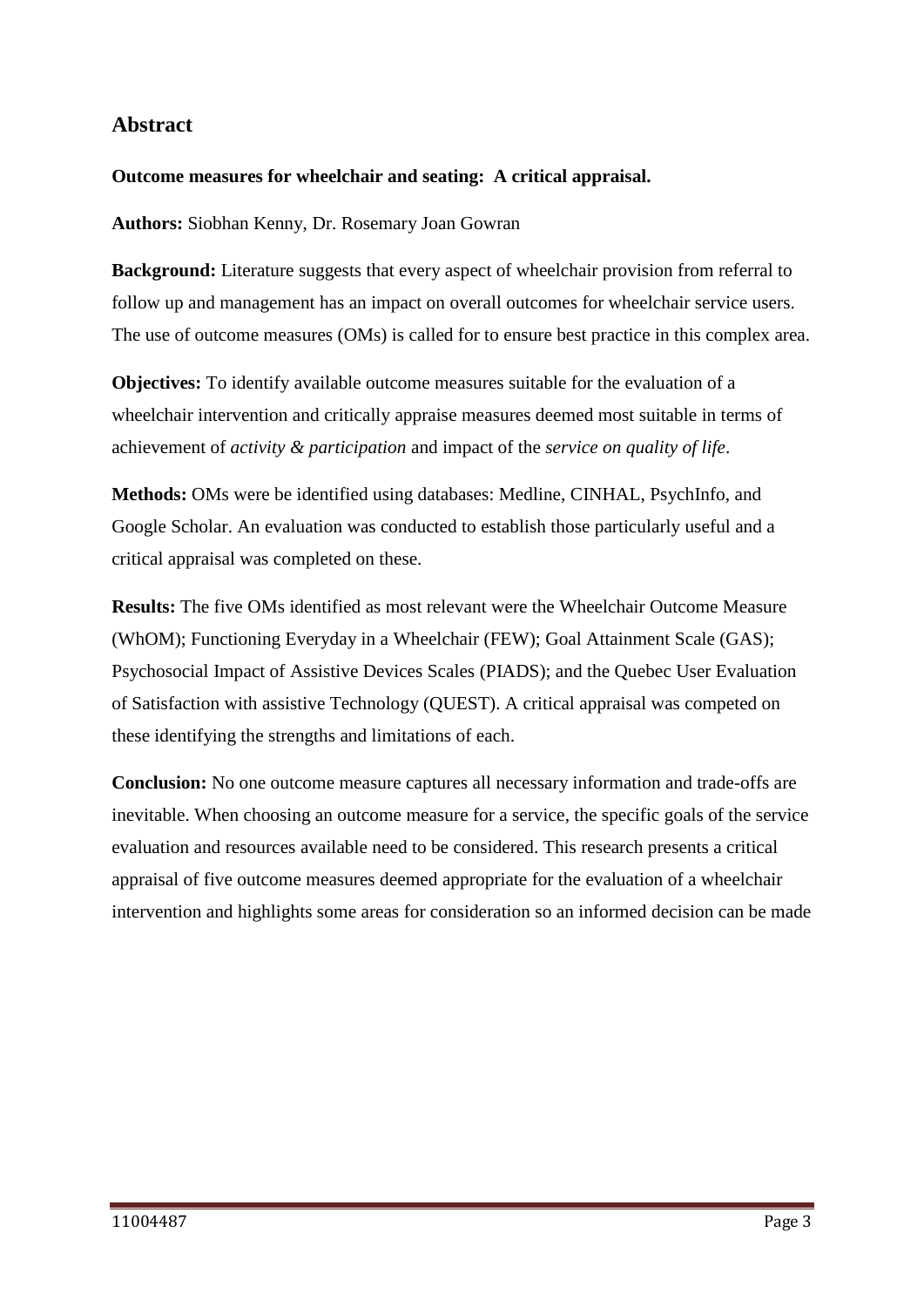## **INTRODUCTION**

The importance of getting wheelchair provision right cannot be underestimated. A wheelchair and seating system not only provides postural support and mobility for the individual but is also the gateway for independence and participation within their chosen context and environment (Gowran 2012). Wheelchair provision is a complex process (White 1999; Gowran 2012), yet in Ireland there is no clear pathway of service provision for wheelchairs from assessment to prescription and follow-up evaluation (Kane 2000). There has been a recent call for evidence based practice (EBP), and with this, the use of outcome measures (OMs) within the area of wheelchair provision to promote improved service delivery (Harris & Sprigle 2008; Hammel et al 2012).The service provision process in wheelchair provision is not straightforward, and therefore the capturing of measurable and meaningful outcomes for service users requires careful consideration and evaluation (Harris 2007).

This research seeks to identify OMs that are suitable for use in evaluating wheelchair provision and provide a critical appraisal of those most suitable for this purpose.

The aims of this research are:

- 1) To identify the outcome measures available to evaluate a wheelchair intervention.
- 2) To critically appraise the measures deemed most suitable in terms of their ability to:

i) Evaluate the intervention"s contribution to the *activity and participation* of the individual.

ii) Capture the influence of the *entire service provision* on the *quality of life* of the individual.

## **LITERATURE REVIEW**

### *Importance of Wheelchair Provision*

The UN Convention of Human Rights for People with Disabilities (2006) holds that the provision of the correct wheelchair doesn"t just increase mobility, but opens up the social world to the individual and means the ability to participate in a full and active life. The provision of an appropriate wheelchair for those who need it is primary need and a basic human right, failure of this results in unequal opportunities in daily living (WHO 2008; Gowran et al 2011). The term wheelchair provision is used in this paper and is intended to incorporate the provision of both mobility and seating systems, including postural control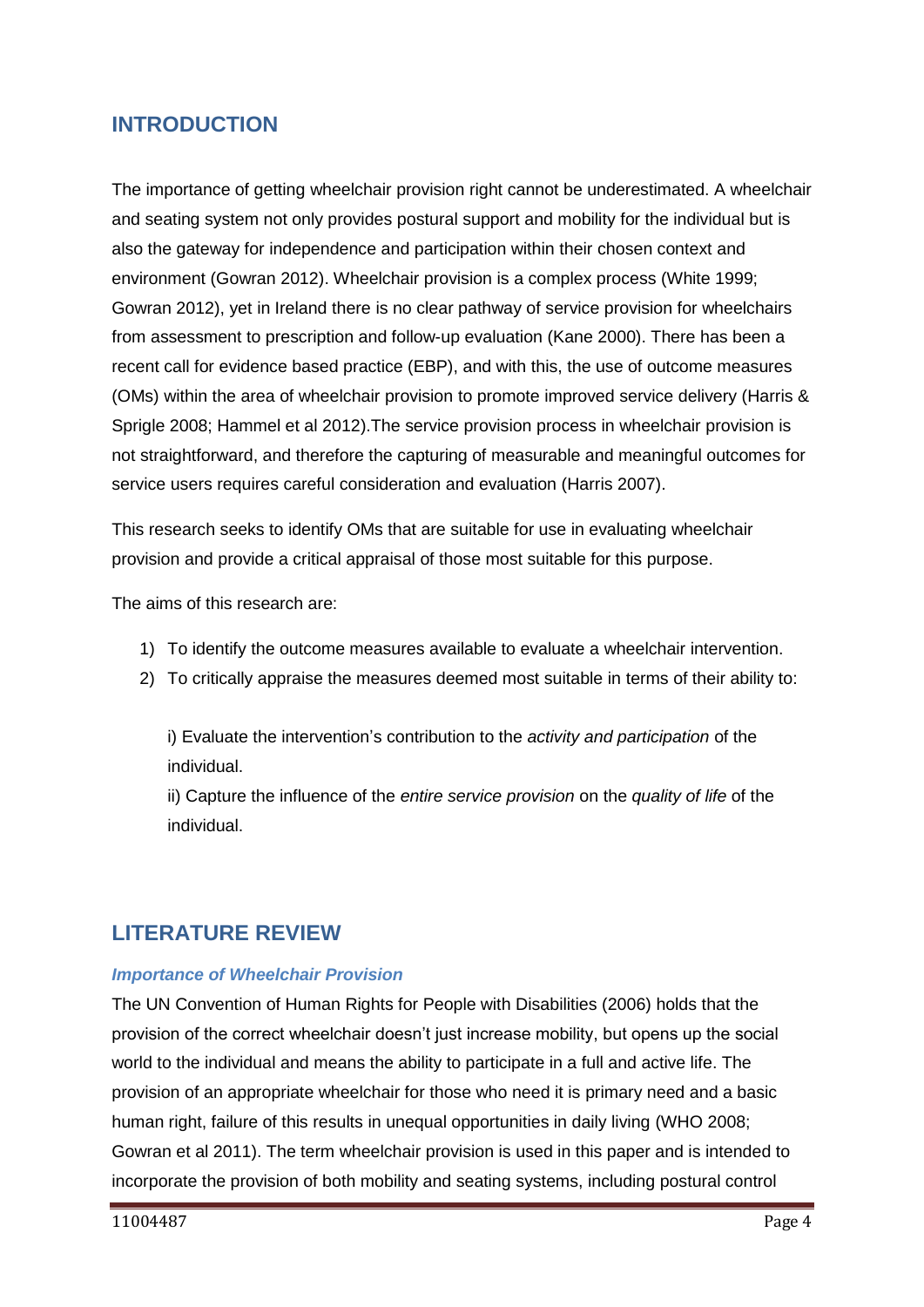where necessarily and refers to the design, production and service delivery of the wheelchair and seating system in line with the WHO"s (2008) definition of wheelchair provision.

An appropriate wheelchair has been defined by the WHO (2008) as one that meets the user"s physical and social needs, suits their environmental context, is safe and durable and achieves correct fit and postural control. Wheelchairs are a precursor for social participation and self-actualisation and an essential to almost all of a person"s "life-habits" (Batavia et al 2001, p. 542). At the most basic level, unsuccessful provision will result in the individual being unsatisfied, an outcome that can easily be overlooked (Di Marco et al 2003). For these reasons, it is essential that the fit between the wheelchair, the individual and the environment is right (Rosseau-Harrison et al 2009). As gatekeepers to the process, OTs not only need to evaluate the role they play in providing appropriate wheelchairs, but also the provision of an acceptable service delivery and follow up. As Cook & Hussey (2002) point out, all too often it is thought that the wheelchair intervention ends when the chair is delivered, however, instead this should mark the start of wheelchair use and with it, the start of the evaluation process. In order to evaluate interventions, outcome measures need to be considered (Mortenson & Miller 2008).

#### *Outcome Measures*

To ensure EBP, OTs not only need to incorporate research into their practice, but they also need to monitor the interventions they deliver and provide evidence of how they have achieved desired outcomes (Harris & Sprigle 2008). This is achieved through OMs which aim to detect change in desired outcomes and attribute links between these changes and the intervention provided (Greenhalgh et al 1996; Unsworth 2001). OMs are seen as an essential component of practice, yet are not readily incorporated due to a number of reasons including limited time resources, lack of available information and an underestimation of the importance of service evaluation (Duncan 2011, Higgenson et al 1997, Unsworth 2001). However, the call for OMs in an expensive and complex service such as wheelchair provision is growing due to the high cost involved in service provision, but also due to the consequences of inadequate seating provision in terms of cost of quality of life to the individual (Di Marco et al 2003).

### *Framework*

Development in the area of OMs for wheelchair provision has seen a recent movement towards the adaption of the International Classification of Functioning (ICF) (WHO 2001) as a framework as it distinguishes between *capacity,* describing what a person can do; and *performance,* describing what a person actually does do, in their natural environment (Harris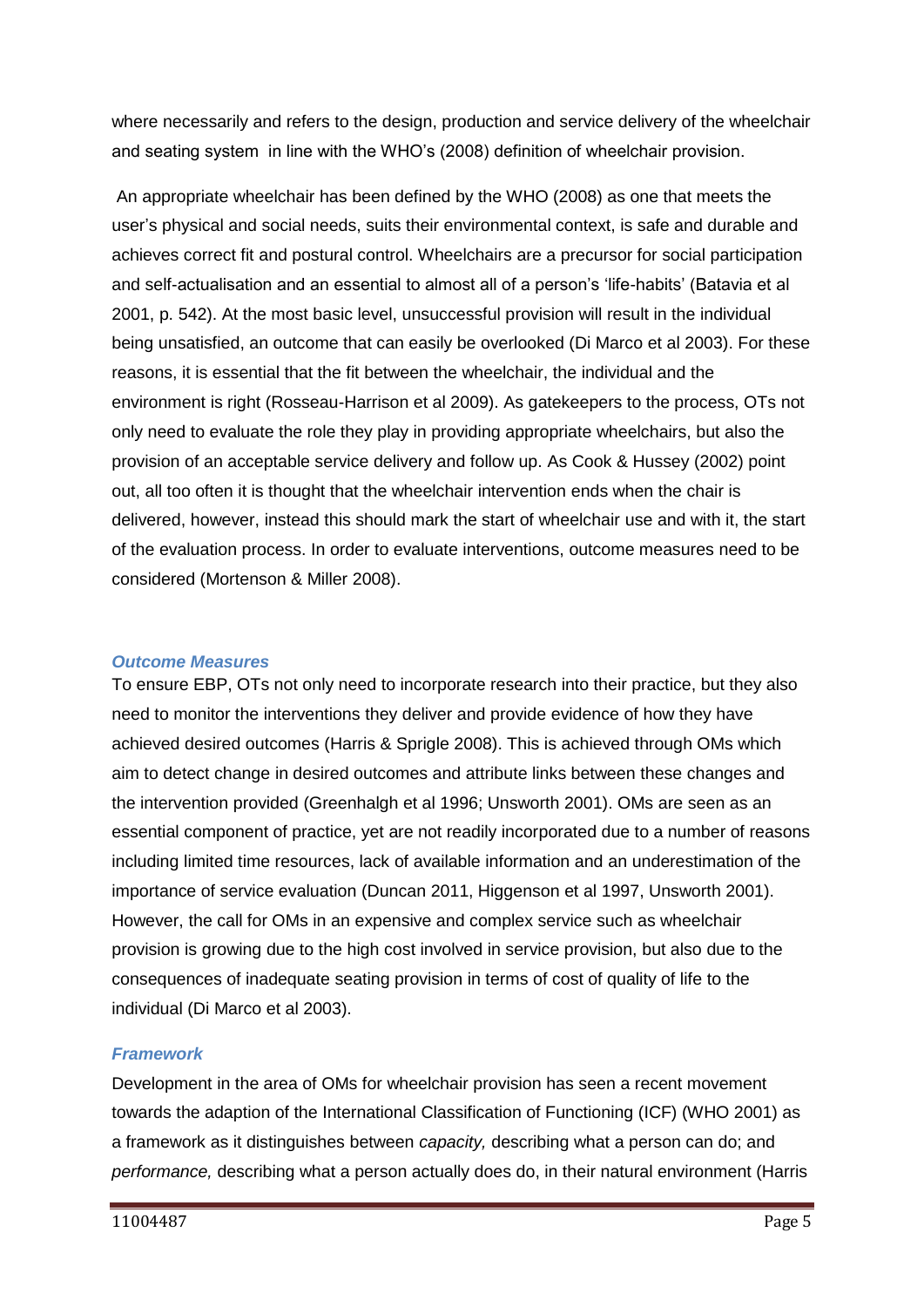2007; Mortenson et al 2008; Hammell 2012). Its sensitivity to the complexities of the person"s physical and social environments further contributes to its suitability (Mortenson 2008). Geisbrecht et al (2009) emphasise that using tools that consider this concept is essential. More recently, Hammel et al (2012) found that service users and service providers attributed different levels of importance to the various ICF categories. The importance of the entire service provision experience on the quality of life of the service user also emerged as a finding of this study. Quality of life is an outcome that can often be overlooked; however there is a consensus in rehabilitation that quality of life is often the ultimate objective and therefore needs to be an essential component of assistive technology outcomes research (Pettersson 2007; Cook & Hussey 2002).

## *Previous Research*

While Mortenson et al (2008) have provided an analysis of OMs suitable for use in wheelchair provision, this study looks specifically at wheelchair specific OMs and focuses solely on the integration of the concept of *activity and participation.* It does not include generic assistive technology measures. These warrant inclusion, as concepts such as quality of life and service provision are included in some generic measures that are not present in any existing wheelchair specific measures. Therefore the development of research that includes both wheelchair specific and generic assistive technology OMs is necessary, especially in light of recent calls for the evaluation of the entire service delivery (Hammell 2012). This paper aims to provide this.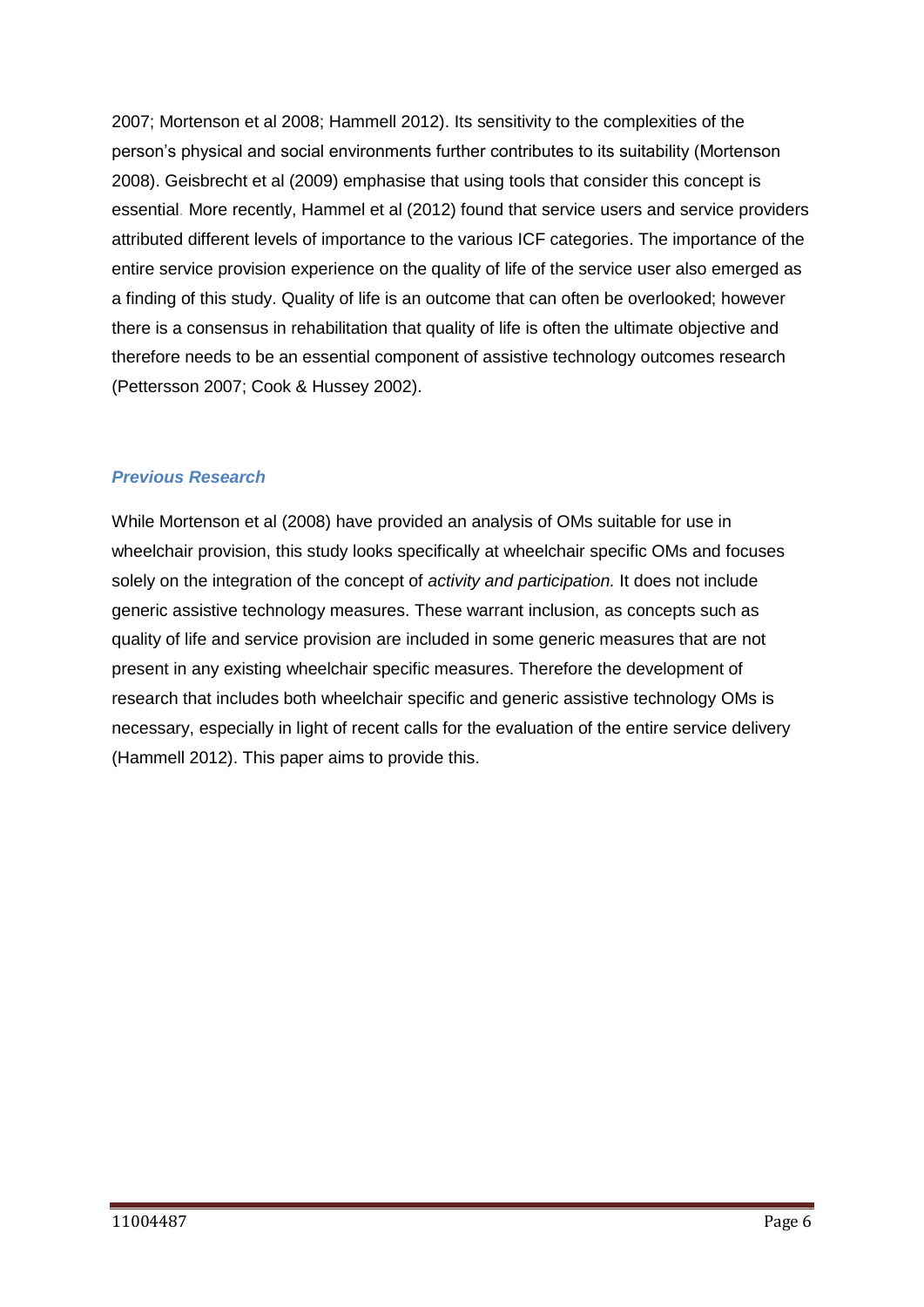## **METHODS**

This research is part of a larger project, carried out in conjunction with SeatTech – a Dublin specialised seating clinic, which includes a critical appraisal of available outcome measures and two individual case studies using the Wheelchair Outcome Measure (WhOM) and the Goal Attainment Scale (GAS). The critical appraisal will be provided here.

A critical appraisal was deemed most appropriate and achievable over a full systematic review, which was beyond the scope of this research due to time and resource constraints. A critical appraisal, while still aiming to look at the information in a systematic and objective manner does not attempt to do an explicit search of all data, it aims to assess and interpret selected research by considering validity, results and relevance to selected topic (Parks et al 2010).



### **Figure 1: Visual representation of methodology**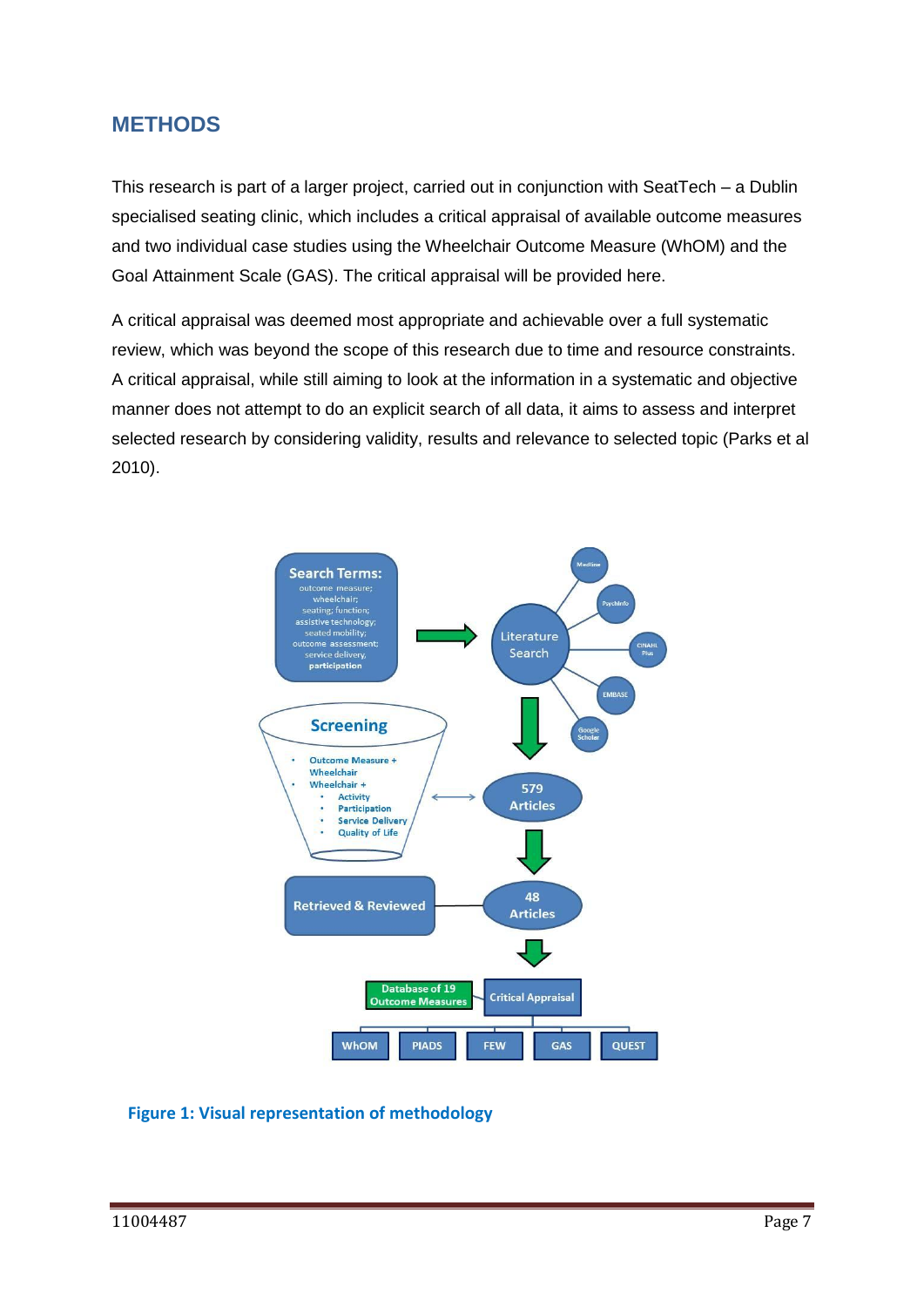#### *Search Strategy:*

In order to identify the OMs available, a detailed database search was completed using the following databases: MEDLINE, PsychInfo, EMBASE, CINAHL Plus and Google Scholar. The search terms *outcome measure; wheelchair; seating; function; assistive technology; seated mobility; outcome assessment; service delivery,* and *participation* were used. These terms were used because they emerged as the most commonly used phases in relation to outcome measurement in wheelchair provision from an initial literature review completed during study development. Only articles from the last 15 years were included. In addition to computerised searches, an examination of reference lists was used to identify further relevant studies that may have been overlooked in the computerised search process. The search was completed between April 2012 and December 2012.

#### *Identifying Relevant Articles:*

This detailed search identified 579 peer reviewed articles, excluding duplicates. Articles were screened for relevance, initially through reading of titles; if the title was deemed relevant, a review of the abstract was completed. The criteria for retrieval of an abstract included that article must make reference to a) outcome measures AND wheelchair and/or seating; or b) wheelchairs and/or seating AND activity/participation OR service delivery OR quality of life. If the abstract was deemed appropriate, the full article was be retrieved. In total, 48 articles were retrieved and reviewed.

#### *Available Outcome Measures*

Following a review of articles, a database of OMs available for use in wheelchair provision was compiled and further information on each of these OMs retrieved. Each outcome measure included was classified into a domain of measurement and was evaluated for suitability for inclusion in the critical appraisal. Reasons for exclusion included: lack of available literature, literature unavailable in the English language, poor development of outcome measure, inappropriate domain of measurement and poor psychometric properties.

### *Critical Appraisal*

Following this review, five OMs were deemed suitable for inclusion in the comparative critical appraisal and a thorough search was completed for all available literature on the development and use of these OMs. The five outcome measures that were included were the Wheelchair Outcome Measure (WhOM), the Goal Attainment Scale (GAS), the Functioning Everyday in a Wheelchair (FEW), the Quebec User Satisfaction Evaluation of assistive Technology (QUEST) and the Psychosocial Impact of Assistive Devices (PIADS).

To enable a standardised method of data collection, a checklist was used which involved a standard set of questions applied to each OM, thus providing a framework for the critical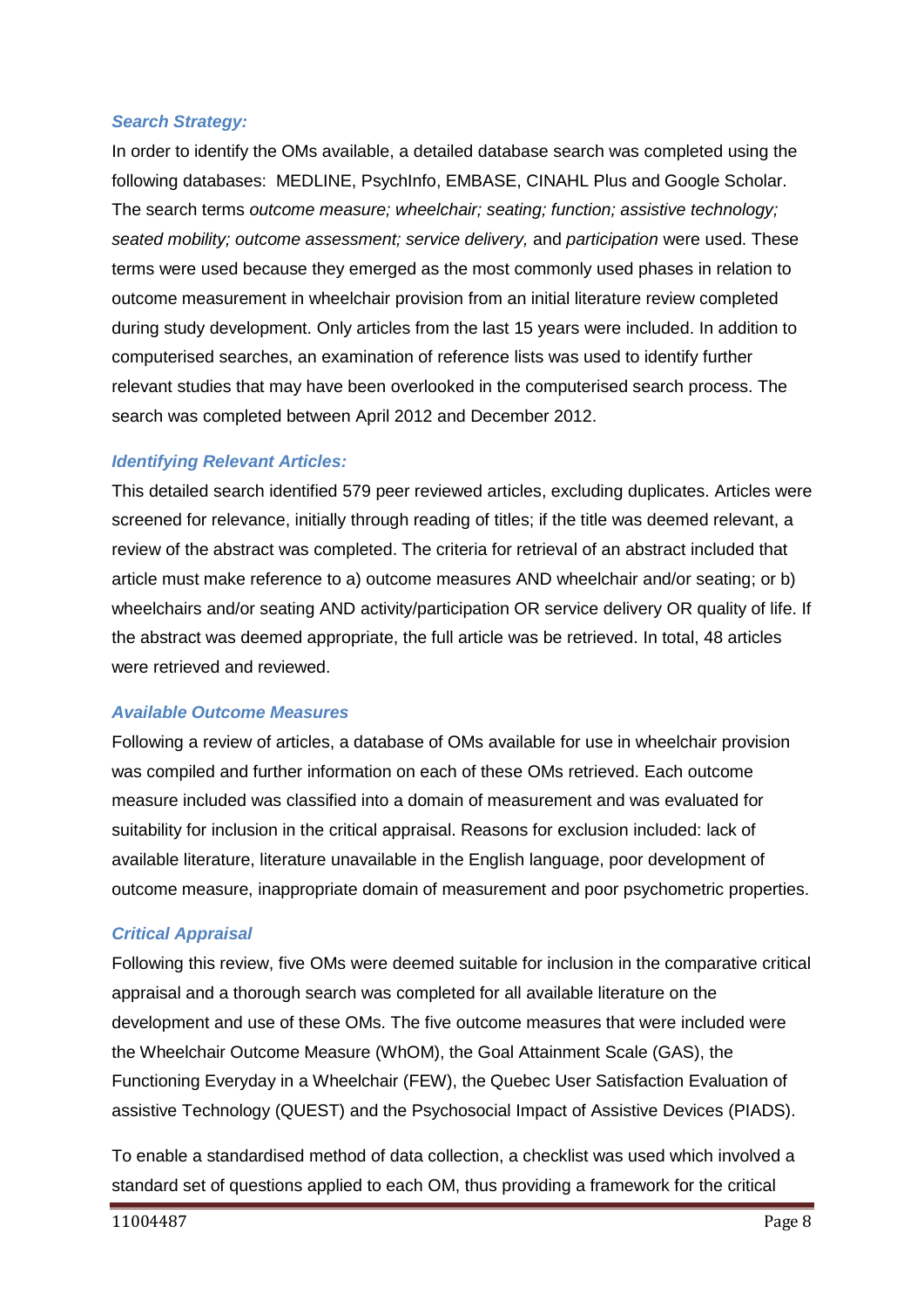appraisal (Crombie 1996) and structuring the overall synthesis (Parks et al 2010). The checklist used was adapted from Greenhalgh and Connelly (2000) and is included as Appendix 1. Data gathered were collated using Microsoft Excel. Some of the components considered as part of the critical appraisal are discussed below.

#### *Domain of measurement*

This evaluates if the domains and conceptual concepts reported to be measured are actually addressed by the tool. Although the domains of activity and participation are the central factors for consideration, quality of life and service delivery are also evaluated.

### *Psychometric Properties*

Reliability and validity are considered here. Reliability refers to the consistency achieved by the test. The test-retest reliability records how well the measure achieves the same results between two administrations of the same measure, under the same circumstances. Interrater reliability refers to how similar outcomes are predicted to be when administered by two different practitioners (Kaplan 1996).

Validity records if the tool measures the outcome it purports to measure. Content validity looks at the common sense and meaning of the measure (Andreson 2000), and is achieved by using experts to define specificities of the outcome (Kaplan 1996). This will be scored using Mortenson et al"s (2008) grading system which looks at the stakeholders involved in the development:  $1 =$  Experts involved in development;  $2 =$  Service users involved in development; 3 = Based on other related instruments.

Construct validity will be reported where available. This is acquired by comparing the area of measurement to other similar, already proven, measures (Andreson 2000).

#### *Responsiveness/Sensitivity*

This measures ability to demonstrate clinically significant or meaningful change over time in the desired outcome (Andreson 2000). The floor and ceiling effect are also to be considered within sensitivity (Andreson 2000).

#### *Client-centredness*

An ideal client-centred OM not only involves the client in the setting of goals, but also involves the client in the process of scoring the achievement of goals. Client-centredness will be evaluated according to client involvement and input in the evaluation.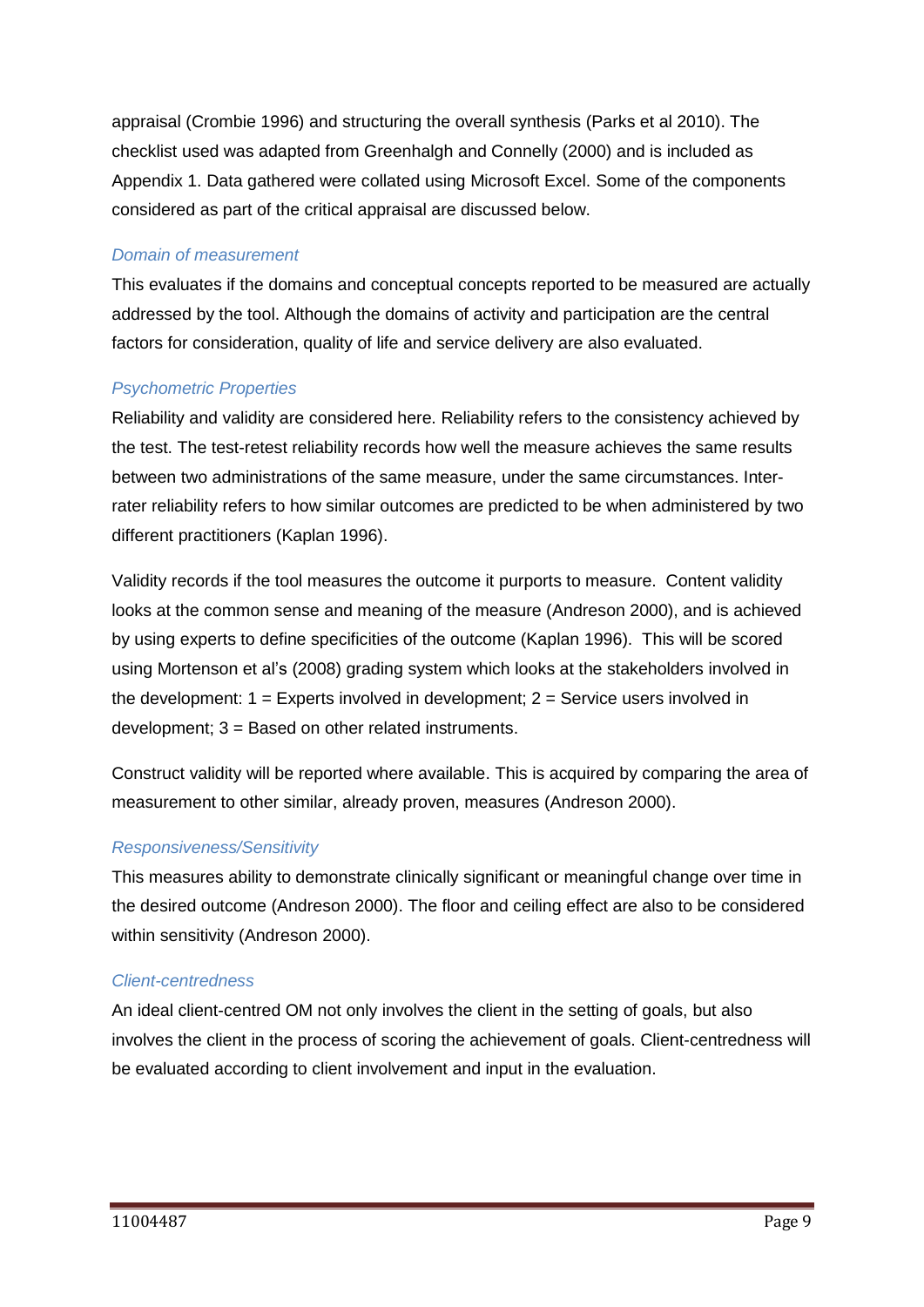### *Administration Burden*

This will examine how easy the tool is to administer, re-test, score and interpret. Another important consideration is the burden of the outcome measure to the respondent, including if the length and content are acceptable to those participating (Andresen 2000).

### *Ethical Considerations*

Critical appraisal is a skill that requires the ability to recognise the quality of research and pinpoint shortcomings; however, it is not simply the thrashing of other peoples research (Parks et al 2010). It should be remembered that there are ethical considerations when reviewing other pieces of research and any criticisms should be delivered fairly and with respect.

It should also be remembered that any recommendations provided could influence future choices around OMs made in the area of wheelchair provision. As there is a dearth of publications in this area any recommendations made are likely to be undertaken by those newly embarking on the subject, with this comes a responsibility to report literature, methodology and findings with integrity and respect.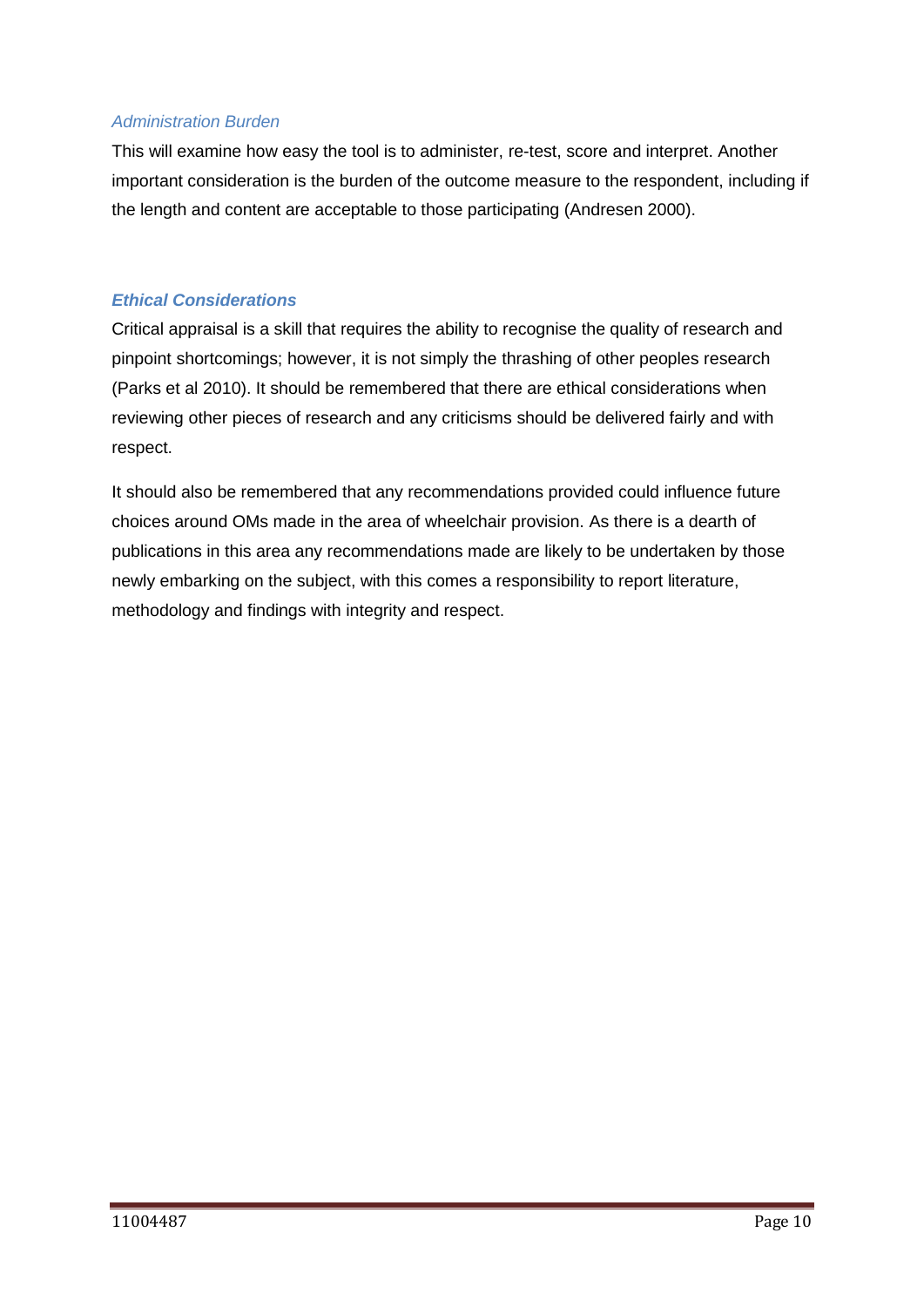## **RESULTS**

From the literature search, forty-eight relevant papers were retrieved and reviewed and a list of possible OMs was compiled. In total, nineteen outcome measures were identified: eleven specific to wheelchair outcomes and eight designed for assistive technology. It should be noted that the OMs included were those that emerged from a literature search for use in wheelchair provision. Therefore, this list is not exhaustive to all OMs available for assistive technology.

The list of nineteen OMs were then classified according to the domain of measurement. Those that measure i) *impact of service on quality of life* or ii) *activity and participation* were investigated further. The list below summarises the available OMs, their domain of measurement and, where appropriate, reason for exclusion in further critical appraisal.

| <b>Acronym</b>             | <b>Name</b>                                                                                           | <b>Reference</b>          | <b>Domain of</b><br>measurement                                                                | <b>Reason for</b><br>exclusion                                                                |
|----------------------------|-------------------------------------------------------------------------------------------------------|---------------------------|------------------------------------------------------------------------------------------------|-----------------------------------------------------------------------------------------------|
| <b>Wheelchair Specific</b> |                                                                                                       |                           |                                                                                                |                                                                                               |
| <b>WhOM</b>                | Wheelchair<br>Outcome<br><b>Measure</b>                                                               | Mortenson et al<br>(2007) | <b>Activity &amp;</b><br>Participation                                                         | <b>Included</b>                                                                               |
| <b>FEW</b>                 | Functioning<br>Everyday<br>with a<br>Wheelchair                                                       | Mills et al<br>(2002)     | Activity.<br><b>Evaluation of</b><br>functional<br>performance.                                | <b>Included</b>                                                                               |
| <b>ATOP-M</b>              | <b>Assistive</b><br><b>Technology</b><br><b>Outcomes</b><br>Profile -<br><b>Mobility</b>              | <b>Jutai (2011)</b>       | <b>Activity and</b><br>Participation                                                           | <b>Measure currently</b><br>in development                                                    |
| <b>WUFA</b>                | Wheelchair<br><b>Users</b><br><b>Functional</b><br>Assessment                                         | Stanley et al<br>(2003)   | Activity. Element of<br>participation.                                                         | Focuses on<br>wheelchair skills.<br>Does not look at<br>participation or<br>service delivery. |
| <b>USAT-WM</b>             | <b>Usability</b><br><b>Scale for</b><br><b>Assistive</b><br>Technology-<br>Wheeled<br><b>Mobility</b> | Arthanat et al<br>(2007)  | <b>Captures user</b><br>centred usability of<br>wheeled mobility<br>devices-<br>Participation. | Looks primarily at<br>participation,<br>without attending to<br>activity.                     |
| <b>TAWC</b>                | <b>Tool for</b><br><b>Assessing</b>                                                                   | Crane et al<br>(2007)     | <b>Wheelchair Comfort</b>                                                                      | Focuses solely on<br>wheelchair comfort.                                                      |

### **Table 1: Outcome measures identified through literature review**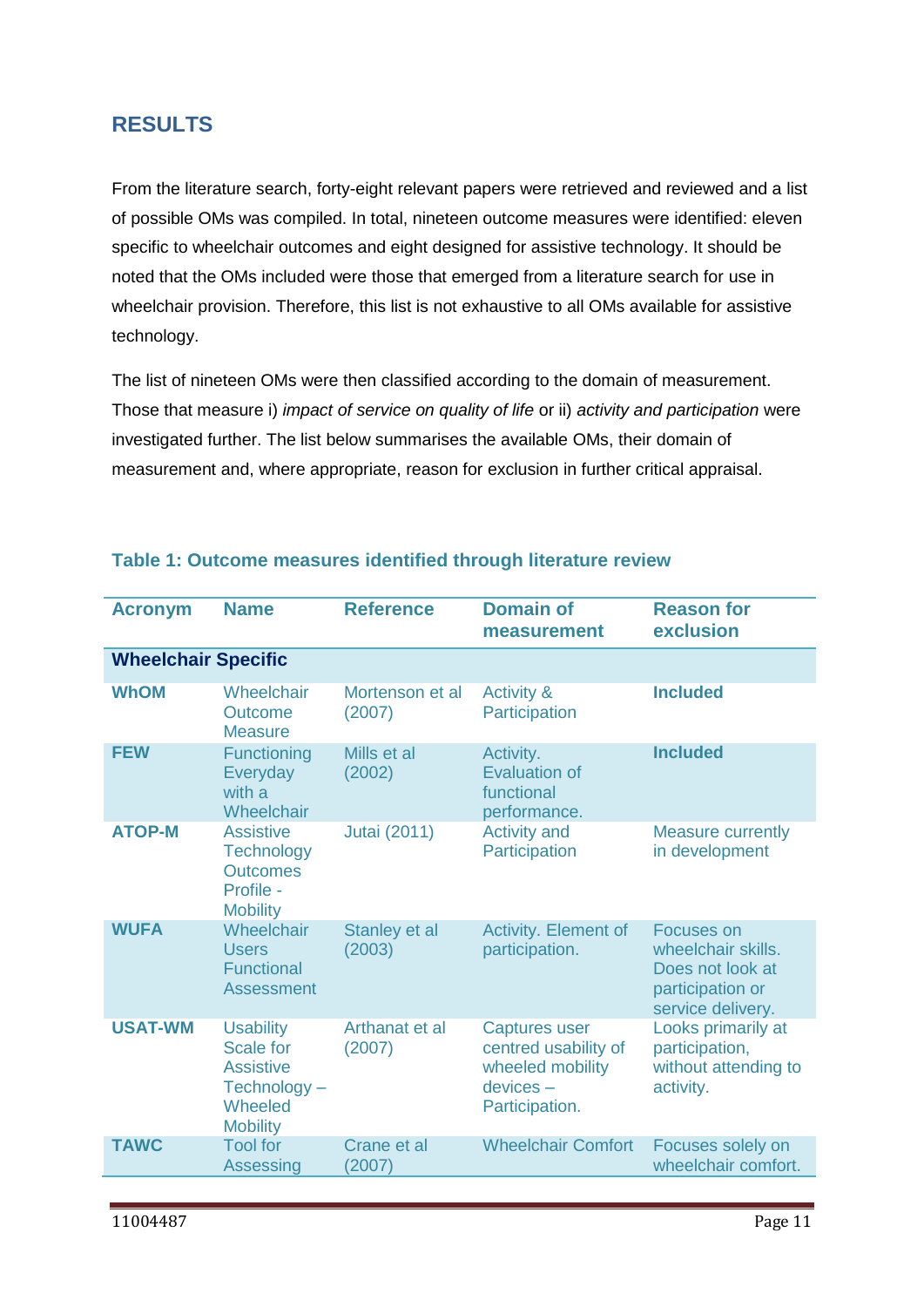|                                     | Wheelchair<br><b>Discomfort</b>                                                                          |                         |                                                                         |                                                                                                                         |
|-------------------------------------|----------------------------------------------------------------------------------------------------------|-------------------------|-------------------------------------------------------------------------|-------------------------------------------------------------------------------------------------------------------------|
| <b>WcS-DAT</b>                      | Wheelchair<br><b>Seating</b><br><b>Discomfort</b><br><b>Assessment</b><br>Tool                           | Crane et al<br>(2004)   | <b>Wheelchair Comfort</b>                                               | Focuses solely on<br>wheelchair comfort.                                                                                |
| <b>WST</b>                          | Wheelchair<br><b>Skills Test</b>                                                                         | Kirby et al<br>(2002)   | <b>Evaluation of</b><br><b>Wheelchair Skills</b><br>(Mobility)          | <b>Concentration on</b><br>one construct<br>(activity), does not<br>address<br>participation or<br>service delivery.    |
| <b>Wheelchair</b><br><b>Circuit</b> | Wheelchair<br><b>Circuit</b>                                                                             | Kelkins et al<br>(2002) | <b>Mobility and</b><br>Exercise capacity.                               | <b>Concentration on</b><br>one construct<br>(activity), does not<br>address<br>participation or<br>service delivery.    |
| <b>PIDA</b>                         | Power-<br>mobility<br>Indoor<br><b>Driving</b><br><b>Assessment</b>                                      | Dawson et al<br>(1994)  | <b>Indoor Driving Skills</b><br>(Mobility)                              | <b>Concentration on</b><br>one construct<br>(activity), does not<br>address<br>participation or<br>service delivery.    |
| <b>PCDA</b>                         | Power-<br>mobility<br>Community<br><b>Driving</b><br><b>Assessment</b>                                   | Letts et al<br>(2007)   | <b>Community Driving</b><br><b>Skills(Mobility)</b>                     | <b>Concentration on</b><br>one construct<br>(activity), does not<br>address<br>participation or<br>service delivery.    |
|                                     | <b>General Assistive Technology</b>                                                                      |                         |                                                                         |                                                                                                                         |
| <b>QUEST</b>                        | <b>Quebec User</b><br><b>Evaluation of</b><br><b>Satisfaction</b><br>with Assistive<br><b>Technology</b> | Demers et al<br>(2002)  | <b>User satisfaction</b><br>with Device and<br><b>Services</b>          | <b>Included</b>                                                                                                         |
| <b>PIADS</b>                        | Psychosocial<br>Impact of<br><b>Assistive</b><br><b>Devices</b>                                          | Jatai & Day<br>(2002)   | Measures the<br>impact of assistive<br>technology on<br>quality of life | <b>Included</b>                                                                                                         |
| <b>OTFACT</b>                       | Occupational<br><b>Therapy</b><br><b>Functional</b><br><b>Assessment</b><br>Compilation<br>Tool          | Jatai et al<br>(2002)   | <b>Functional</b><br>performance.                                       | Looks at functional<br>performance, but<br>does not cover<br>activity. Not specific<br>to wheelchairs.                  |
| <b>ATOM</b>                         | <b>Assistive</b><br><b>Technology</b><br><b>Outcome</b><br><b>Measure</b>                                | Dharne et al<br>(2006)  | <b>Assesses assistive</b><br>technology usability<br>and service        | Appropriate for<br>inclusion; however<br>no further literature<br>available beyond<br>publication of<br>original paper. |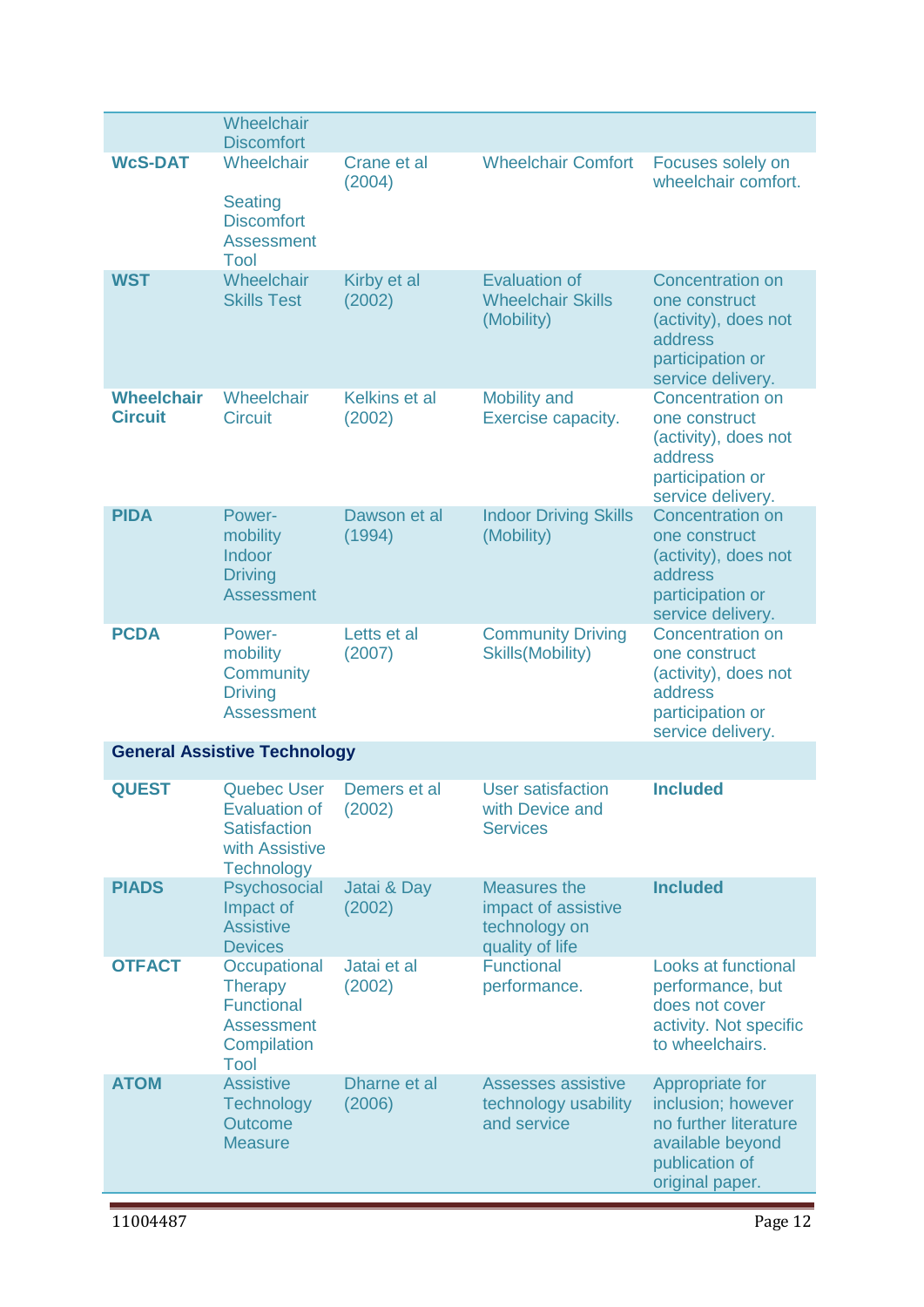| <b>GAS</b>   | Goal<br><b>Attainment</b><br><b>Scale</b>                          | Kiresuk&<br><b>Sherman</b><br>(1968) | <b>Attainment of Client</b><br><b>Identified Goals</b>                                                                                                                                                                                                                  | Included.                                                                                                                 |
|--------------|--------------------------------------------------------------------|--------------------------------------|-------------------------------------------------------------------------------------------------------------------------------------------------------------------------------------------------------------------------------------------------------------------------|---------------------------------------------------------------------------------------------------------------------------|
| <b>KWAZO</b> | Meaning<br>'Quality of<br>Care <sup>®</sup>                        | Dijcks et al<br>(2005)               | <b>Quality of Service in</b><br><b>Assistive</b><br><b>Technology</b><br>Provision.                                                                                                                                                                                     | Study developed in<br>the Netherlands, not<br>enough English<br>language literature<br>available to support<br>inclusion. |
| <b>RNLI</b>  | Reintegration<br>into Normal<br><b>Living Index</b>                | Tooth et al<br>(2003)                | Satisfaction with<br>reintegration into<br>normal functional<br>activities. Can be<br>used to measure<br>social participation<br>enabled by AT.                                                                                                                         | Tool deemed too<br>broad to effectively<br>measure<br>satisfaction with<br>service delivery.                              |
| <b>IPPA</b>  | <b>Individually</b><br><b>Prioritised</b><br>Problem<br>Assessment | Wessels et al<br>(2002)              | Instrument to<br>Assess the<br><b>Effectiveness of an</b><br><b>Assistive</b><br><b>Technology</b><br><b>Provision. Assesses</b><br>the impact that<br>problems have on<br>the daily life of the<br>end user and the<br>ability of AT to<br>overcome these<br>problems. | Does not<br>adequately evaluate<br>activity and<br>participation (Harris<br>$2005$ ).                                     |

Of the eleven wheelchair specific OMs, six were not suitable for inclusion as they concentrated solely on one domain of measurement, mainly comfort or wheelchair driving skills. Two measures (WUFA and USAT-WM), while expanding their level of measurement more broadly to activity, did not attempt to measure participation or service delivery. One measure, the ATOP, seemed promising as it attempted to measure both activity and participation, however, this measurement is new and thus is still in development (Hammell 2012). Of the eight assistive technology outcome measures listed, one (OTFACT) examines functional performance, but overlooks activity; one (KWAZO) was developed in the Netherlands and lacks supporting literature in the English language. One measure, the ATOM, appeared to be appropriate for inclusion as it examined both service provision and usability of assistive technology. However upon further investigation; there was no further literature available beyond the original publication.

The outcome measures deemed suitable for inclusion in the critical appraisal were the WhOM, the FEW, the QUEST and the PIADS. Although the GAS does not specifically focus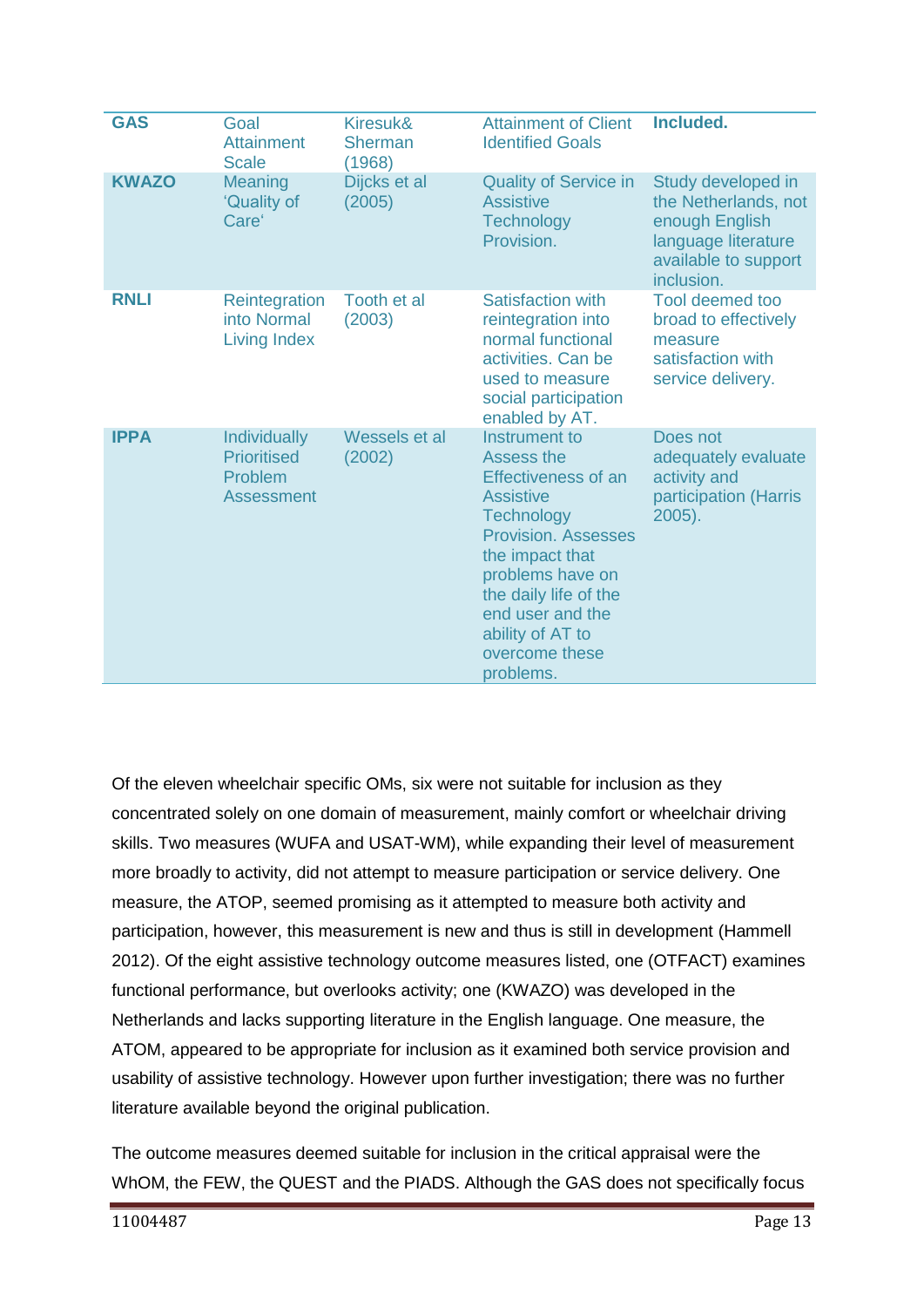on activity or service delivery, it is considered appropriate for inclusion as the goal orientated nature of this measure makes it broad enough to capture relevant information, provided the clinician has the necessary skills to set appropriate goals. This measure was also included as it is used in a case study as part of the larger study. The measures included described in Table 2 below.

| <b>Outcome</b> | <b>Description</b>                                                                   |
|----------------|--------------------------------------------------------------------------------------|
| Measure        |                                                                                      |
| WhOM           | Wheelchair specific<br>$\sim$                                                        |
|                | Allows individually meaningful goals<br>$\sim$                                       |
|                | ICF framework - activity and participation<br>$\sim$                                 |
|                | Additions section relating to body structure and function<br>٠                       |
|                | (Mortenson 2007).                                                                    |
| <b>FEW</b>     | Wheelchair specific tool<br>÷                                                        |
|                | Measures participation from both the user's and clinician's perspective<br>÷         |
|                | User rates performance in ten environment and activity based situations<br>$\sim$    |
|                | Clinician rates of a series of standardised norm-referenced tasks                    |
|                | (Geisbreicht et al 2009; Mills et al 2002)                                           |
| <b>PIADS</b>   | 26 item self-report questionnaire<br>$\overline{\phantom{a}}$                        |
|                | Aims to detect the impact of assistive technology on functional<br>$\blacksquare$    |
|                | independence, quality of life and well-being.                                        |
|                | Contains three subsets of adaptability, competence and self-esteem<br>$\blacksquare$ |
|                | (Jatai and Day 2002)                                                                 |
| <b>QUEST</b>   | 24 item self-report questionnaire<br>$\blacksquare$                                  |
|                | Measures user satisfaction with assistive technology.<br>÷                           |
|                | Two subsets: assistive devices & service delivery                                    |
|                | (Demers et al 1999)                                                                  |
| <b>GAS</b>     | <b>Goal orientated</b>                                                               |
|                | Client sets personally relevant goals & self-rates their achievement of<br>÷         |
|                | these                                                                                |
|                | Five point scale $(-2 \text{ to } +2)$<br>٠                                          |
|                | Weighting of performances is used to calculate a T value with a mean of              |
|                | 50                                                                                   |
|                | (Ottenbacher & Cussick 1993)                                                         |

## **Table 2: Description of Measures included in Critical Appraisal**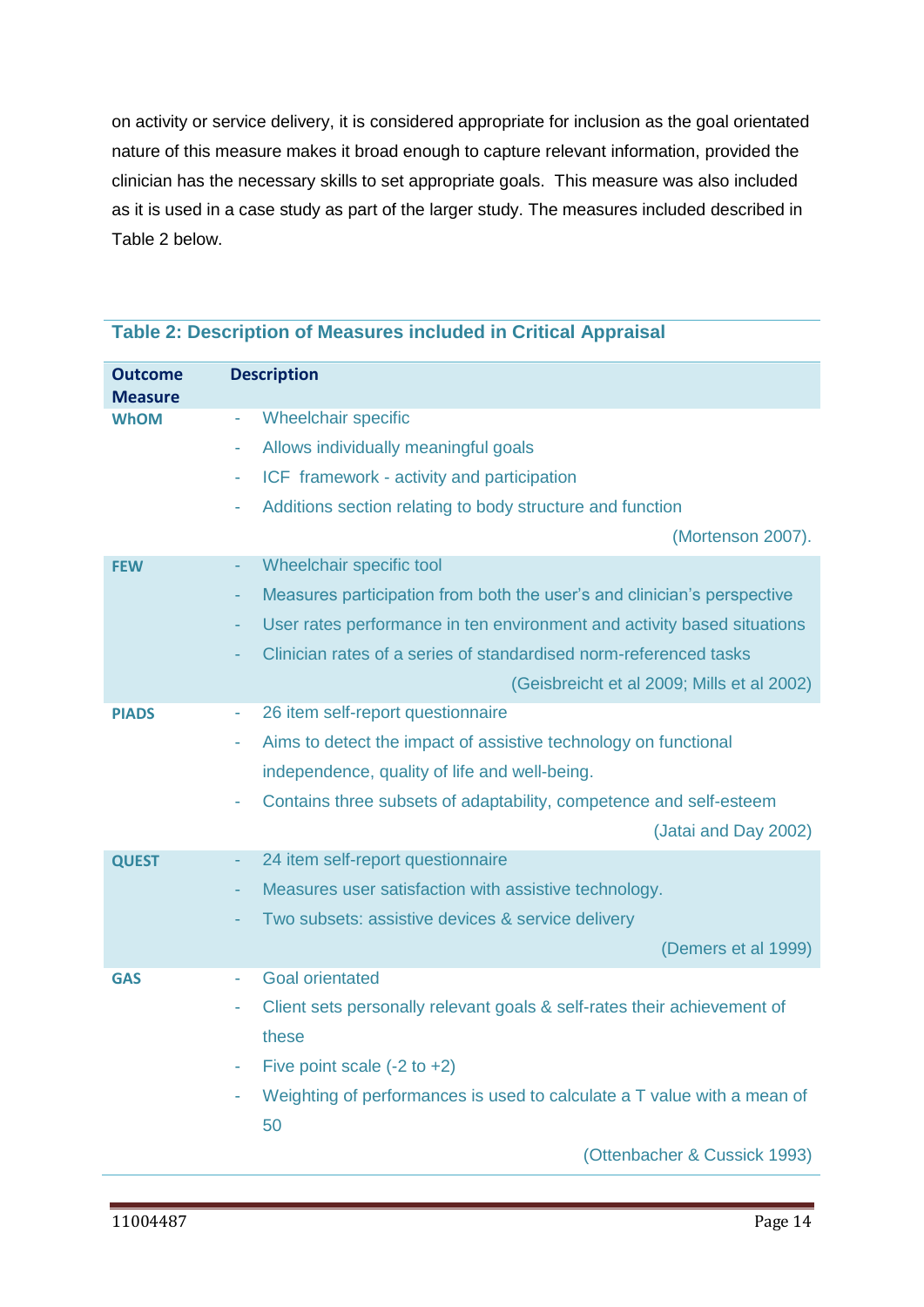## **Critical Appraisal**

## *Client-Centredness*

Overall, the WhOM and the GAS emerge as the most client-centred due to the fact that they both involve client identified goals set around their individual status and expected performance (Turner Stokes 2009). This allows the evaluation of participation in areas deemed important to the client in an individualised manner. However, the WhOM does include one section evaluated solely by the practitioner.

Although phase one of the FEW was developed using the Canadian Occupational Performance Model (COPM), the final version of the tool contains pre-defined questions which reduces the level of client-centredness, even though the individual self-rates their perceived performance. The PIADS and the QUEST are the least client-centred due to the self-report nature of these OMs.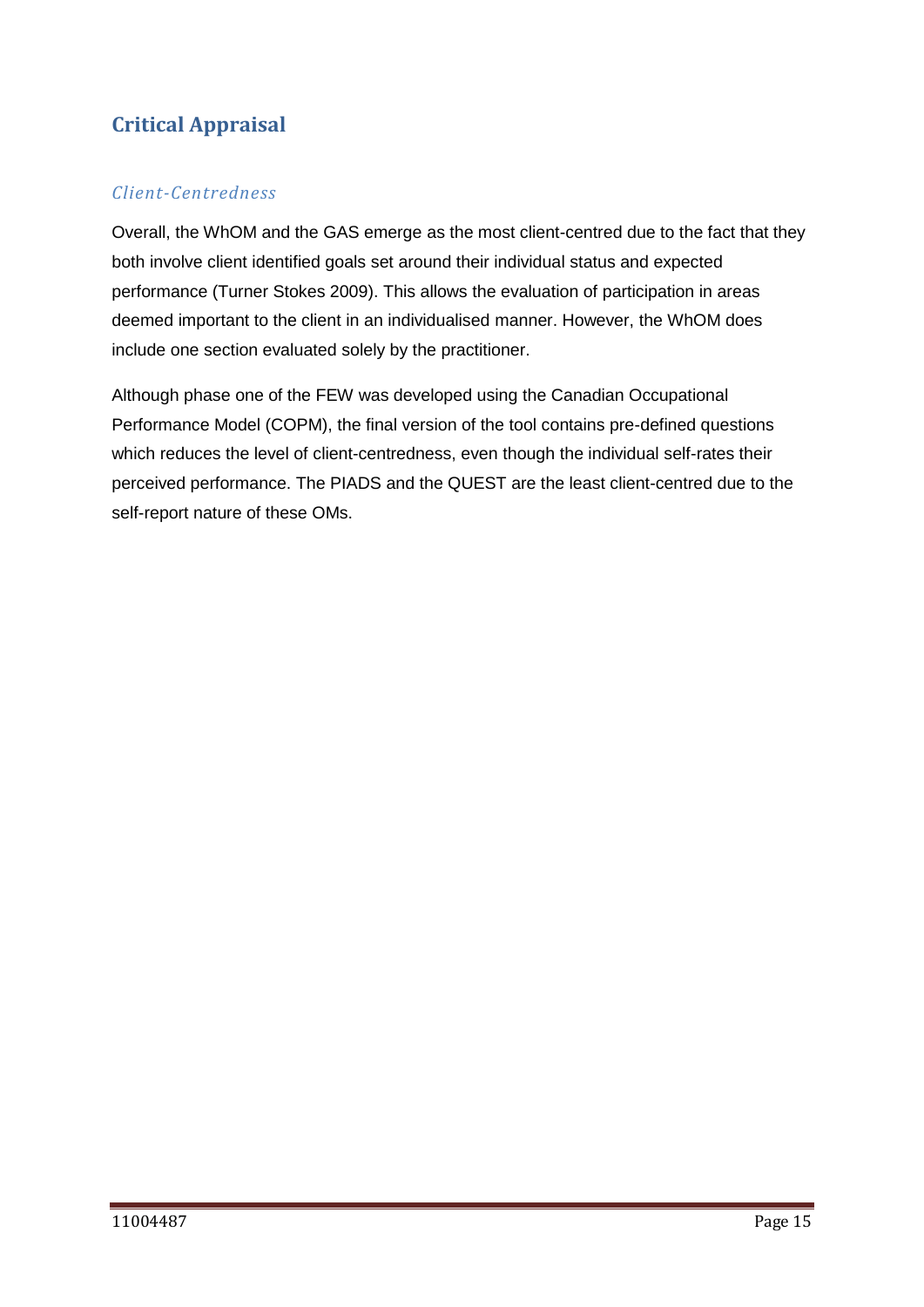|  | <b>Table 3: Reported Psychometric Properties</b> |  |
|--|--------------------------------------------------|--|
|  |                                                  |  |

|              | <b>Data Constructs</b>                                                                   | <b>Test-Retest</b><br><b>Reliability</b>                 | Inter-rater<br><b>Reliability</b> | <b>Content</b><br>Validity <sup>1</sup> | <b>Construct</b><br><b>Validity</b>                                    |
|--------------|------------------------------------------------------------------------------------------|----------------------------------------------------------|-----------------------------------|-----------------------------------------|------------------------------------------------------------------------|
| <b>WhOM</b>  | 50 participants<br>with Spinal Cord<br><b>Injury. Prospective</b><br>test-retest study.  | ICC <sup>2</sup> 2, 1: 0.90                              | <b>ICC2, 2:</b><br>0.90           | 1,2                                     | <b>QUEST (Assistive</b><br><b>Devices</b><br>subset) $r \ge 0.66$      |
| <b>GAS</b>   | NA/varied                                                                                | Not reported                                             | ICC 0.86 <sup>3</sup>             | $\mathcal{P}$                           | <b>Not Reported</b>                                                    |
| <b>FEW</b>   | Phase 1 involved<br>20 participants,<br>wheeled mobility &<br>powered mobility<br>users. | <b>ICC: 0.86</b>                                         | <b>Not</b><br>reported            | 2, 3                                    | Not reported                                                           |
| <b>PIADS</b> | 83 participants<br>with MS, mobility<br>device users.                                    | <b>ICC: 0.90</b>                                         | <b>ICC: 0.91</b>                  | 2                                       | <b>ICC: 0.81</b>                                                       |
| <b>QUEST</b> | 97 individuals<br>using mobility<br>devices.                                             | ICC:<br>Devices: 0.82<br>Services: 0.82<br>Overall: 0.91 |                                   | 1, 2                                    | (PIADS)<br>Device: $r=0.34$<br>Services: r=0.30<br>Overall: $r = 0.45$ |

The psychometric properties of OMs are reported in Table 3. Both test-retest and inter-rater reliability are reported using inter class correlation (ICC) which measures the interrelatedness of individual ratings across a fixed period of time (Anderson 2000). Generally a score of 0.70 or higher is required to deem a tool reliable (Demers et al 2002).

The WhOM"s psychometric properties are strong with an ICC score of 0.90 for test-retest and inter-rater reliability. The construct validity of this measure was good with an r value of ≥0.66.

Psychometric testing of the GAS was difficult to find in the literature, but an ICC of 0.87 was found for inter-rater reliability (Stolee 1992), this is considered good.

 1 1 = Experts involved in development; 2 = Service users involved in development; 3 = Based on other related instruments

<sup>&</sup>lt;sup>2</sup> Intra Class Correlation

 $3$  When used in a geriatric setting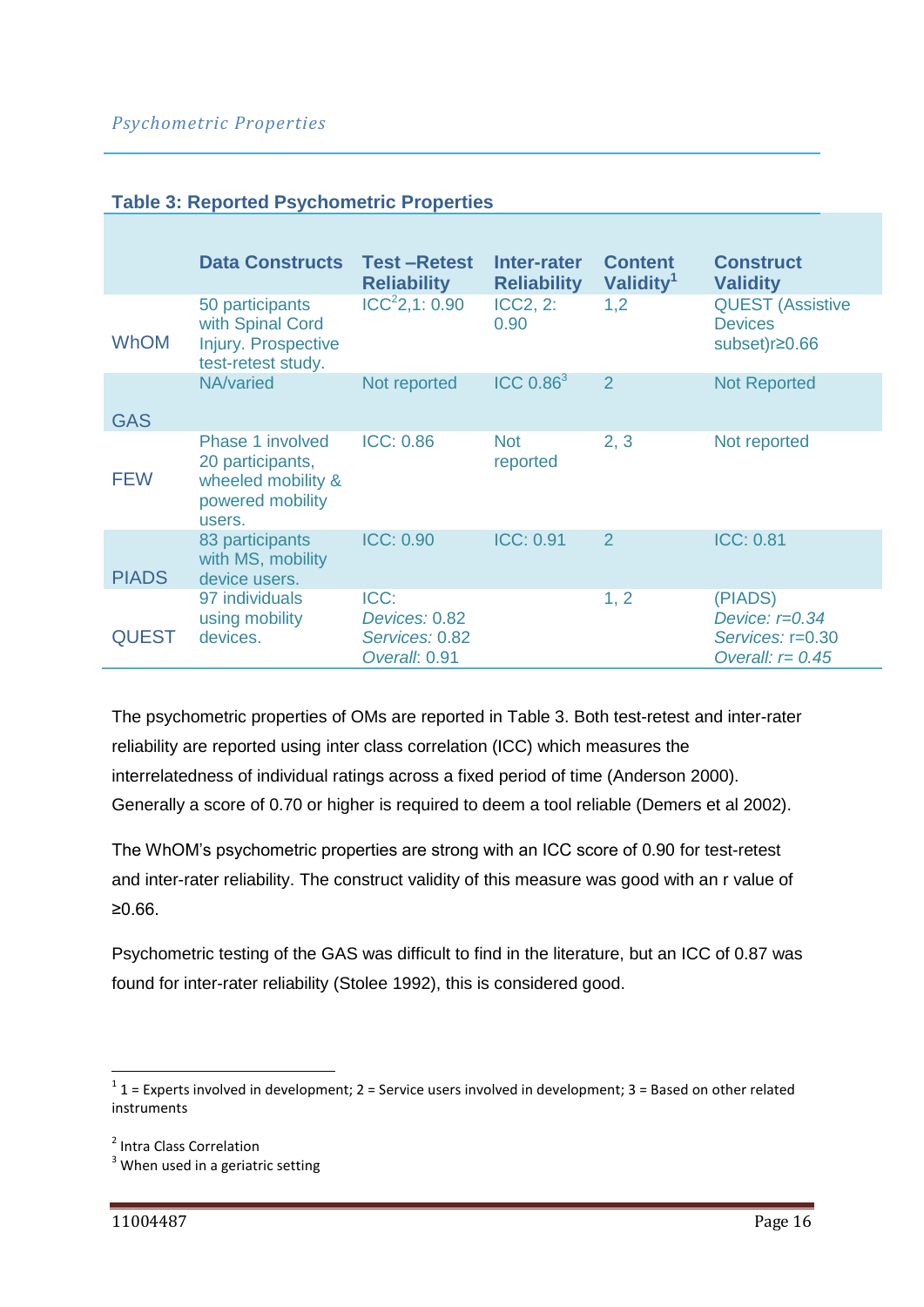The PIADS performed well on psychometric property testing overall. The FEW has a reported ICC of 0.86 which is good.

The test-retest reliability scores for both the QUEST subsets scored well above acceptability range of 0.70 and are therefore considered good. Both clinicians and service users were involved in giving feedback on earlier versions of the tool development, giving it a strong content validity. However, the construct validity, which was validated against the PIADS emerged as poor, the *services* subset had an especially poor ICC of 0.34.

## *Responsiveness/Sensitivity*

There is a possibility of floor and ceiling effects on the GAS due to the five point scale not allowing the individual to progress beyond +2 or regress past -2 (Ottenbacher & Cusick 1989). Turner Stokes (2009) suggests the use of a seven point scale as one solution to this problem. Despite this drawback, the GAS is reported to be "highly sensitive to change" (Cox and Amsters 2002).

The PIADS scale ranges from -3 to +3 allowing the capture of any negative influence on quality of life (Garden 2006). However, the lack of sensitivity of this measure has been reported in relation to capturing change in wheelchair provision (Devitt et al 2003).

User reports on the responsiveness of the QUEST indicate that the tool does not capture issues such as frustration (Demers et al 2002) which may be common issues arising during the wheelchair provision process.

The reliability or sensitivity of the WhOM or the FEW have not been reported.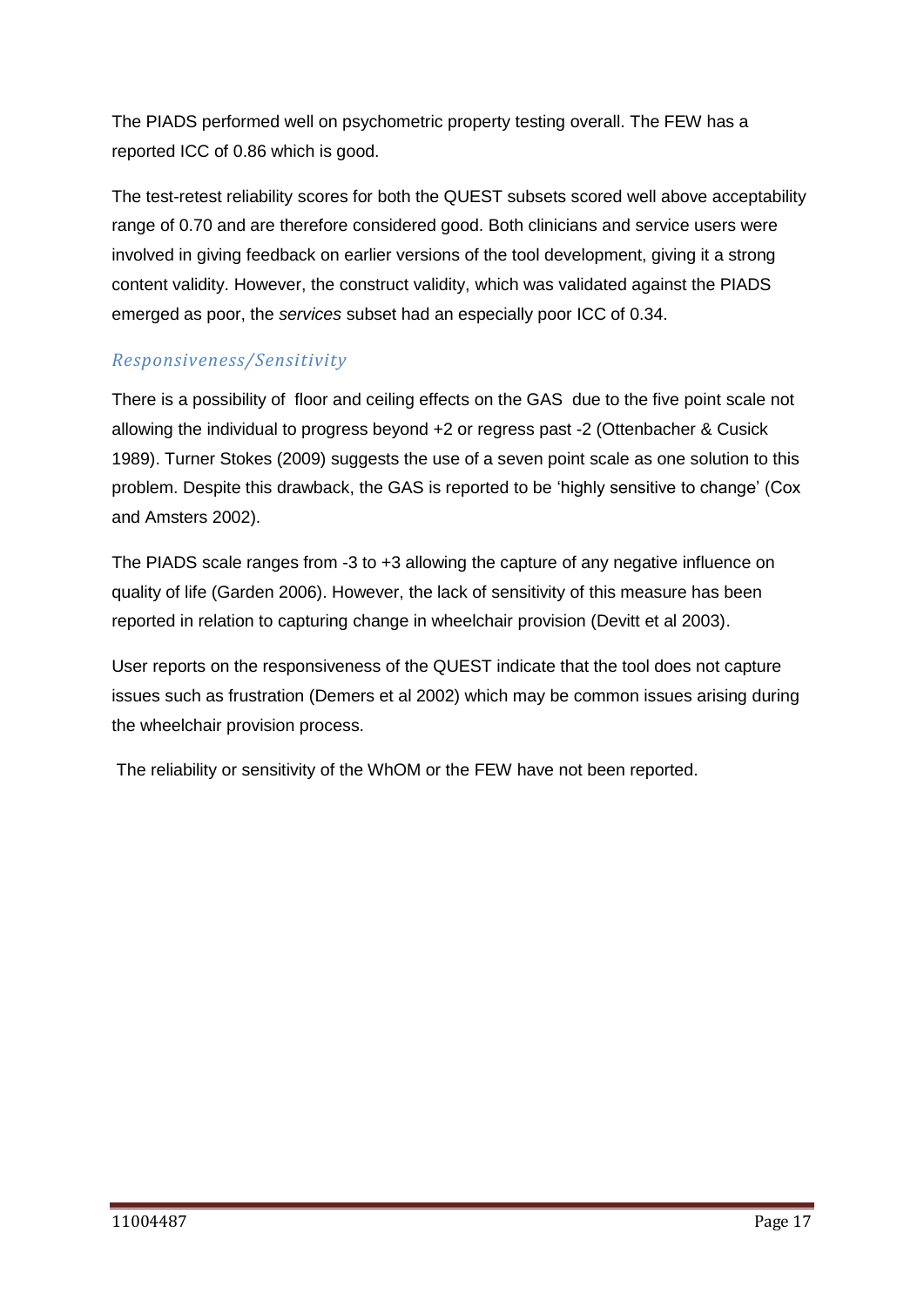## *Administrative Burden*

|              | <b>Time Taken to</b><br><b>Administer (as</b><br>reported by<br>authors) | <b>Time</b><br>reported to<br>administer<br>by other<br>authors (if<br>different)                                                                | <b>Mode of</b><br><b>Administration</b>                       | <b>Training/Education</b><br><b>Required</b>                                                                                                                                                                                                                                            |
|--------------|--------------------------------------------------------------------------|--------------------------------------------------------------------------------------------------------------------------------------------------|---------------------------------------------------------------|-----------------------------------------------------------------------------------------------------------------------------------------------------------------------------------------------------------------------------------------------------------------------------------------|
| <b>WhOM</b>  | 30 minutes                                                               | <b>NA</b>                                                                                                                                        | Administered by<br>clinician                                  | <b>Manual Use</b>                                                                                                                                                                                                                                                                       |
| <b>GAS</b>   | 1 hour                                                                   | Time-taken to<br>produce T-<br>Score using<br>complicated<br>formula must<br>be considered<br>here as it<br>adds to<br>administration<br>burden. | Collaborative goal<br>setting between<br>client and clinician | <b>Training</b><br>recommended to<br>maximise inter-rater<br>reliability of tool.<br>Skill required for<br>realistic goal<br>setting.<br>The use of the<br>formula to<br>determine T-scores<br>is complicated and<br>requires a certain<br>level of 'reading -<br>up' to understand it. |
| <b>FEW</b>   | $\leq$ 15 minutes                                                        | <b>NA</b>                                                                                                                                        | Administered by<br>clinician                                  | <b>Manual Use</b>                                                                                                                                                                                                                                                                       |
| <b>PIADS</b> | $5 - 10$ minutes                                                         | 25 minutes                                                                                                                                       | Self-report                                                   | <b>None</b>                                                                                                                                                                                                                                                                             |
| <b>QUEST</b> | 10-15 minutes                                                            | ΝA                                                                                                                                               | <b>Self-Report</b>                                            | <b>None</b>                                                                                                                                                                                                                                                                             |

#### **Table 4: Administrative Burden**

While it is reported that the PIADS takes just 5-10 minutes to administer (Jutai et al 2002), a study evaluating this tool quoted 25 minutes for administration time (Devitt et al 2003). The FEW is considered to be easily accessible as it takes less than 15 minutes to administer, but the respondent burden was considered to be high because of complicated nature of some questions (Mortensen et al 2008). The administration time for the QUEST is reported as 15 minutes; however users have reported that this measure contained clear questions (Demers et al 2002). The GAS is estimated to take 45 minutes to goal-set, 8 minutes to re-test and 7 minutes to calculate a T-score (Cusick et al 2006).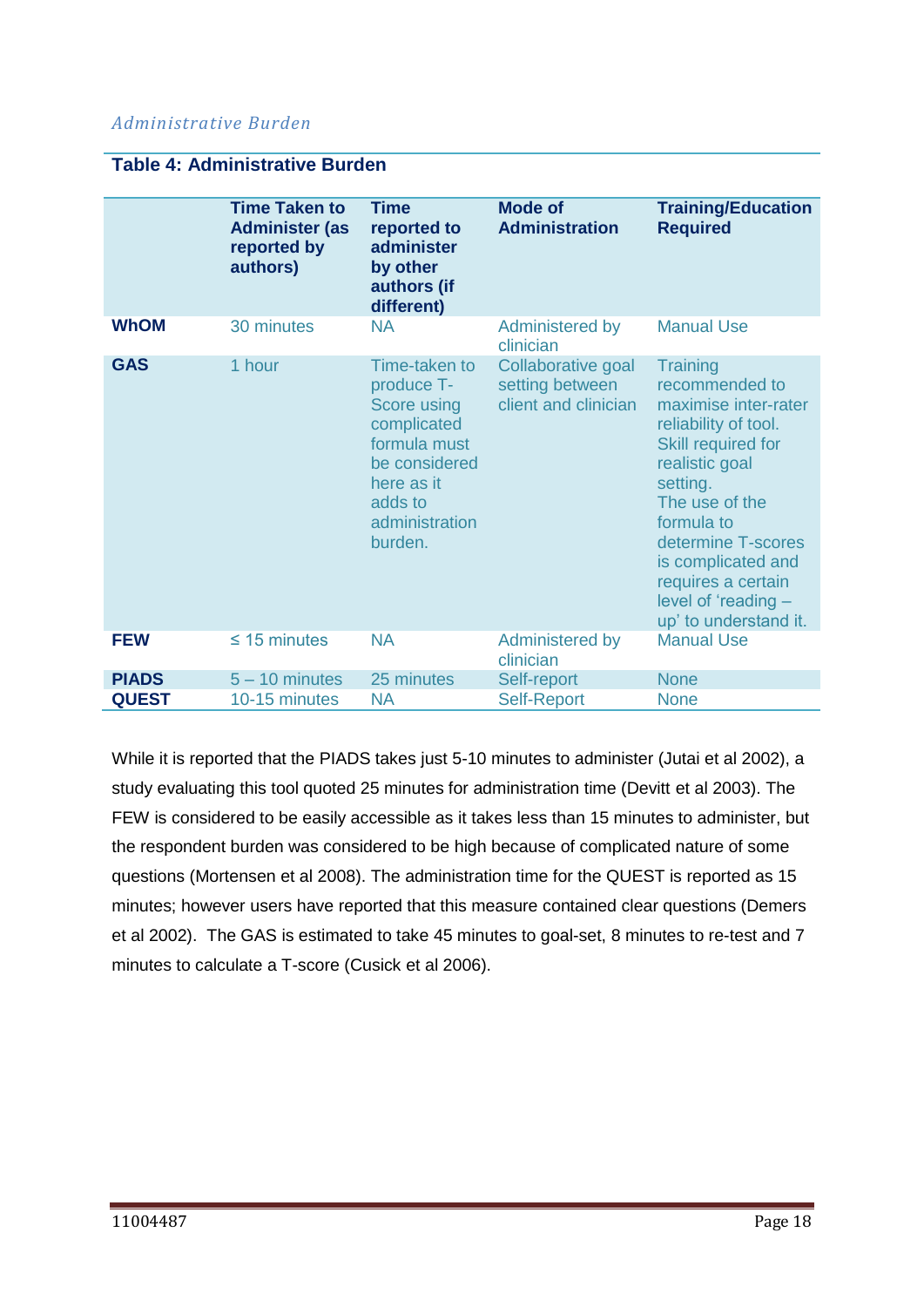## **DISCUSSION**

## *Domain of Measurement*

The OMs included in this critical appraisal consider the concepts of *activity and participation* or *quality of life impact of the entire service provision*. The concept of participation and activity is addressed (to some level) in three of the measures: the WhOM, the FEW and the GAS. Participation and activity are core concepts in the WhOM and this measure is developed around these domains. As the FEW is designed to capture functional performance, it is centred on the activity component of the ICF (Geisbreicht 2009) but captures participation at a subjective level (Mortensen 2008). The GAS, while not designed specifically for this purpose, potentially assesses activity when used in the context of a wheelchair intervention, provided the client's goals involve an element of activity.

The PIADS, does not attend to the concepts of activity and participation, but ably addresses quality of life through three subsets of *competency*, *adaptability* and *self-esteem*. Some elements of the competency subscale do address aspects of activity as questions in this category cover areas such as productivity, performance and independence (Day et al 1996). The QUEST addresses user satisfaction with assistive technology, the device subset does not address participation, however the presence of a *services* subset addresses user"s satisfaction with service delivery, which no other measure included here covers.

### *Client-centredness*

For an outcome measure to be client-centred there needs to be a mutual goal setting process between the client and the practitioner, focusing on the client"s self-perception of their occupational performance and evaluating outcomes that are important to the client (Pollock 1993; Dedding et al 2004). As mentioned above, the GAS and the WhOM emerged as being the most client-centred as they involve the clients self-identified and self-prioritised goals. The WhOM was used to determine the satisfaction of participation of wheelchair users with spinal cord injury (SCI), the fact that participants could self-identify their goals was quoted as a strength of the study. This resulted in "very unique" participant outcomes being identified such as wheelchair archery and photography (Rushton et al 2010, p. 696). This demonstrates the strength of client-centred nature of the WhOM, and the identification of such occupations as wheelchair archery highlights how environmental influences can be incorporated into the outcome measurement process.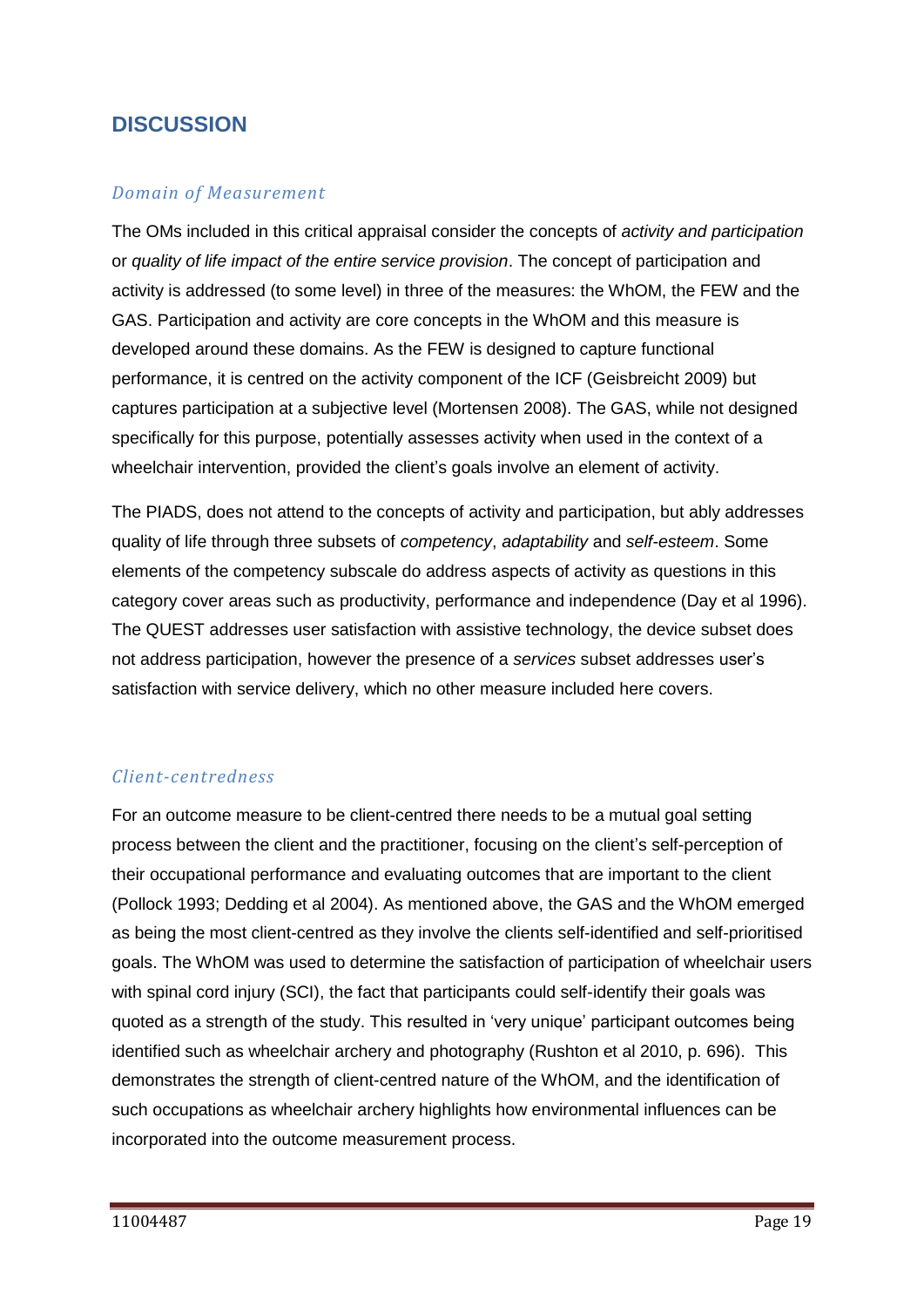Similarly, the GAS has been used to evaluate a spinal outreach team in rural Australia. It was sensitive to the individual nature of clients" needs and "highly client-focused" (Cox and Amsters 2002, p. 259). The FEW makes associations with the client-centred philosophy by using the COPM in phase one of its development. However, this measure relies on a standard set of tasks to evaluate functional performance and therefore does not fit perfectly in terms of client-centredness. Although the PIADS is a self-report questionnaire, and therefore does not focus on self-identified goals, Devitt et al (2003) argues that using the PIADS as a service evaluation would enhance client-centred practice through the introduction of quality of life outcomes.

## *Psychometric Properties*

The OMs presented represent various levels of excellence in psychometric properties. The strongest evidence is available for WhOM as both reliability and validity are clearly available and a strong reliability and construct validity are reported. For other OMs, there was a lack of availability of reliability and validity in the context of wheelchair provision and even in general. For example, construct validity could not be found for the GAS and test-retest validity could only be found in alternative settings not relevant to wheelchair provision.

However, a critical examination of the measures presented is warranted. While good validity and reliability are presented for the WhOM, the participant profile in this study was made up entirely of participants with SCI. This is not representative of the entire population of wheelchair users who may have differing wheelchair needs and outcomes. The PIADS scored well overall and while the original psychometric testing featured mainly eyeglass and contact lenses users, the translated English-French version was validated on multiple sclerosis (MS) patients who used mobility devices (Demers et al 2002), this supports validity and reliability within a wheelchair setting.

While the GAS has appealing face validity in many settings outside of seating (Stolee et al 1999), some authors have warned against comparing outcomes with similar standardized tools to examine construct validity, due to the individualised nature of the GAS and its intent to measure change in individual circumstances rather than make population comparisons (Ottenbacher & Cusick 1993). Inter-rater and test-retest reliability are not reported readily throughout the literature, although one reference to inter-rater reliability places the GAS with an ICC of 0.86 (Stolee et al 1999). However, this study was completed with a geriatric population, so care must be taken when interpreting this score for use within a wheelchair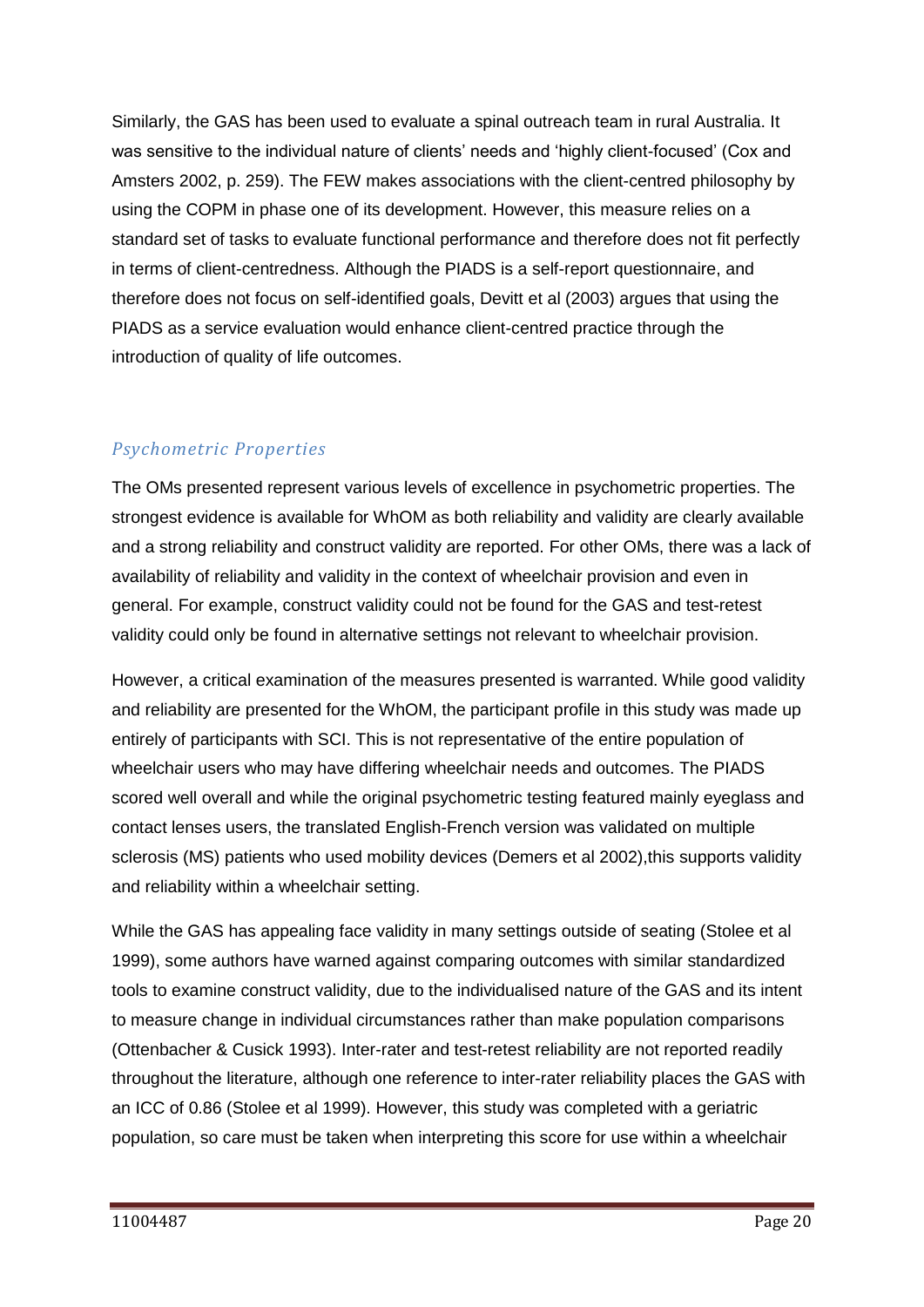provision service. Cox et al (2002) suggest that reliability can be maximised through staff training resulting in the setting of appropriate goals, leading to increased objectivity.

While the FEW does display good psychometric properties, its small sample size of 20 participants limits its generalizability. However, the participants did have a range of conditions including cerebral palsy, spina bifida and polio, representing a range of wheelchair users and including a population that may have complex seating needs, including postural support.

In a paper exploring the validity and reliability of the QUEST for use with wheeled mobility (Demers et al 2002a), the rigour was reduced within this population when compared to its use in a less specific setting. This suggests that the broad nature of the tool is not suited to capture the complexities of wheelchair provision. Also of note is the poor construct validity score obtained by the *services* subset. This is discouraging in the context of evaluating wheelchair service provision, as this subset is the most relevant for evaluating the impact of the entire service.

## *Responsiveness/Sensitivity*

The GAS is reported to be sensitive due to its individualised nature where change is measured in areas that are important to the individual. This eliminates the disjunction between the areas of importance to the client and those covered in standard measures (Turner Stokes 2009; Cox and Amsters 2002). The sensitivity of the WhOM is not reported, but the possibility of the identification of unique participation outcomes in areas deemed important to the client suggests the potential to be highly responsive to the change. However, this was not mentioned in development studies of the WhOM or any other literature. An investigation into the responsiveness of the WhOM is warranted due to the obvious potential this measure has in this area.

Harris & Springle (2008) have criticised the PIADS for its lack of sensitivity in the area of wheelchairs and suggested that this was due to the fact that the PIADS was originally developed with eyeglass and contact lenses users where the influence on quality of life is clear and easily identified. In wheelchair provision, the impact can be more subtle and harder to detect, especially when detecting change between old and replacement wheelchairs.

Demers et al (2002a) evaluate the responsiveness of the QUEST and argues that unlike the PIADS, this measure is person neutral and does not capture any "intra-individual" factors such as psychosocial attributes or coping strategies. It is suggested that the focus of the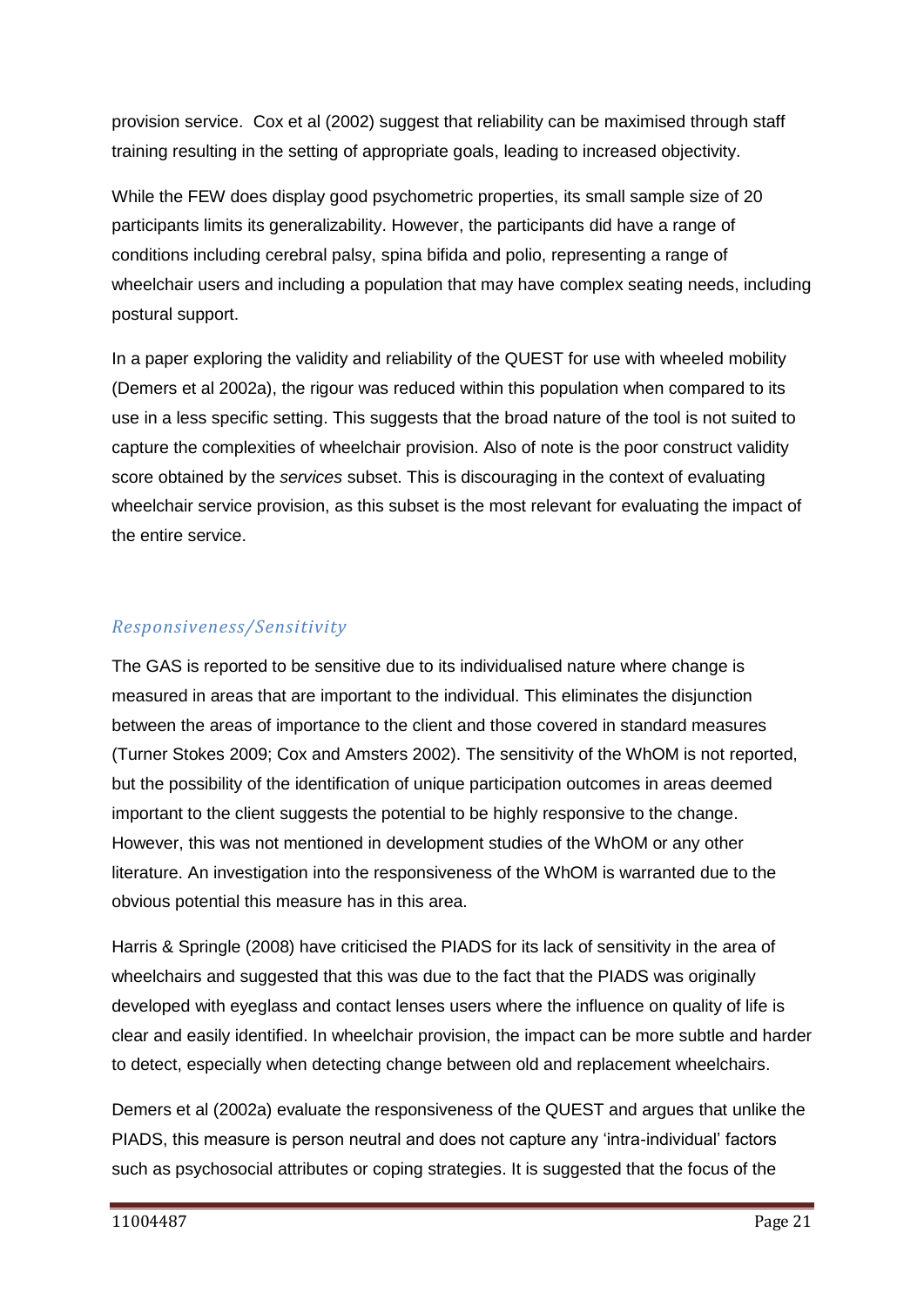measure is to capture the relationship between the client and the assistive technology in question. However, it is naïve to think that it is ever just the person and the equipment involved in any interaction. Contextual, social and environmental factors will always influence interactions between an individual and the equipment they use, and this is especially the case when it comes to wheelchair provision (WHO 2001; Gowran 2012)**.**

## *Administration*

In a recent Irish study using the FEW to evaluate users" perspectives of service delivery within a seating clinic, limitations identified included difficulty in administration due to complex language used and its complicated format (Dillon et al 2012). This finding was supported by Mortenson et al (2008). Another difficulty found was the lack of room within the tool to record positive feedback (Dillon et al 2012).

In a study evaluating the clinical utility of the PIADS for use with wheelchair users with MS it was found to be easily administered. The checklist format meant important information could easily be recorded, and graphs easily produced. One limitation that arose from this study was that individuals with cognitive difficulties struggled with difficultly phrased questions (Devitt et al 2003). Petterson et al (2010) used the PIADS to evaluate a wheelchair service and felt that the questionnaire involved too many items and noted repetition in the questions asked.

The presence of a formula in the GAS has been linked to difficulty in its administration. The publication of "practical guidelines" for the administration of this tool highlights the need for clarification (Turner Stokes 2009) - this publication suggests that using a weighted score can be difficult and suggests that using an "unweighted" score can make the administration simpler (p. 367).

## *Limitations of the Study and Further Research*

As this research was part of a larger study, one limitation was the obligatory inclusion of the WhOM and the GAS which were used in individual case studies. While the WhOM fits well under the selection criteria detailed above, the GAS may not have otherwise been included. Including this measure, while beneficial in some ways, meant that less detail could be achieved in the appraisal of the other measures.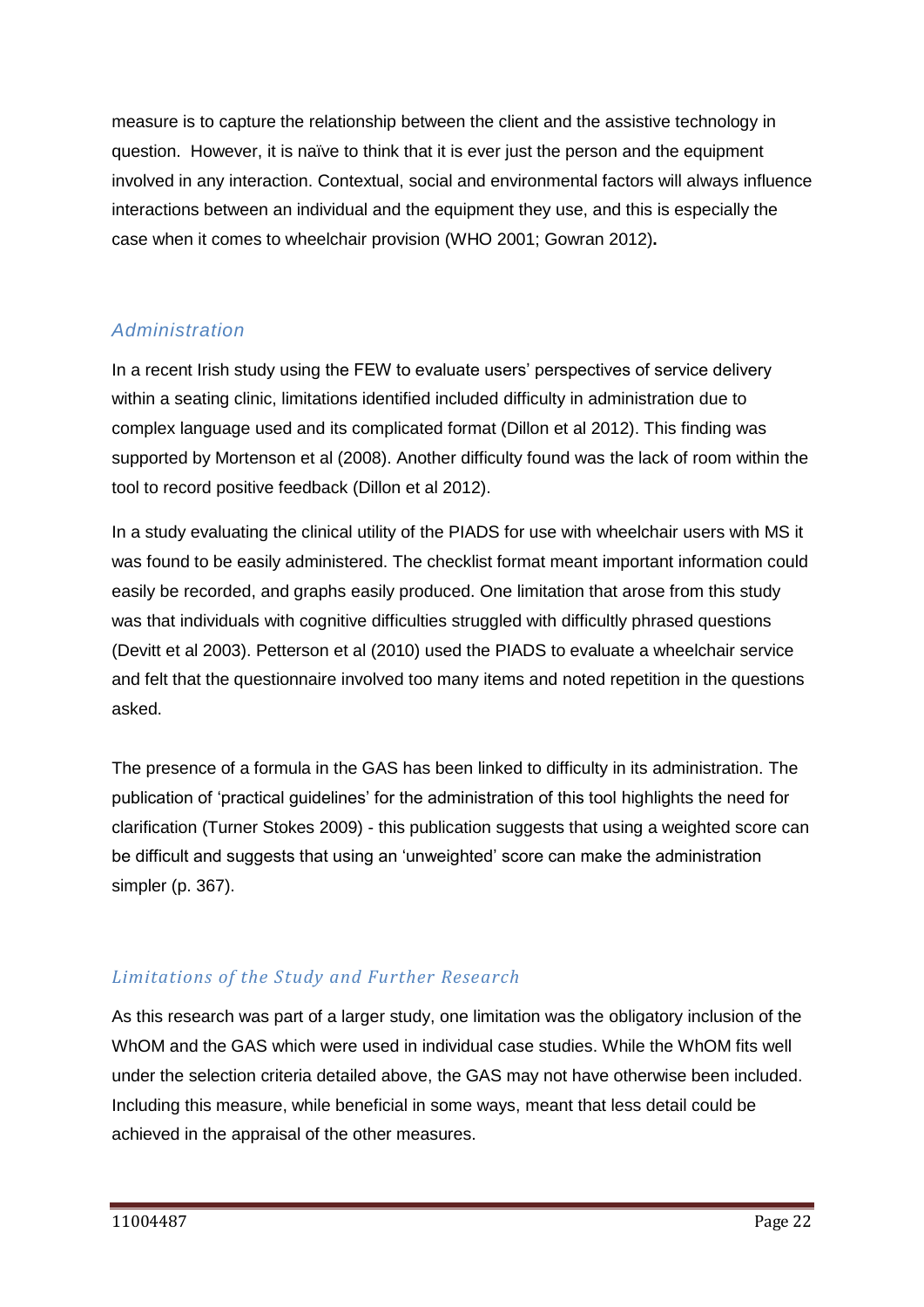Although a critical review of the literature is necessary, the practical evaluation of OMs is also crucial. Therefore a link with the findings of this research and those of the case studies included in the larger project is necessary and should be considered as the next phase of this project.

As highlighted above, one area for further research development would be the inclusion of the measures in a qualitative study evaluating their use in a practical context. While the larger study goes in some way to address this, it involves only two single case studies. Further research on the on the use of OMs in wheelchair provision in terms of change over time and environmental contexts is therefore warranted.

## *Implications for Practice*

While making recommendations for one OM over the other is impossible, this research makes the necessary information available for the appropriate choice to be made according to the particular needs of a service, therefore promoting the use of OMs in this setting. However, the incorporation of an OM into a service should mean that the OM becomes part of the process rather than an additional at the end of the service provision.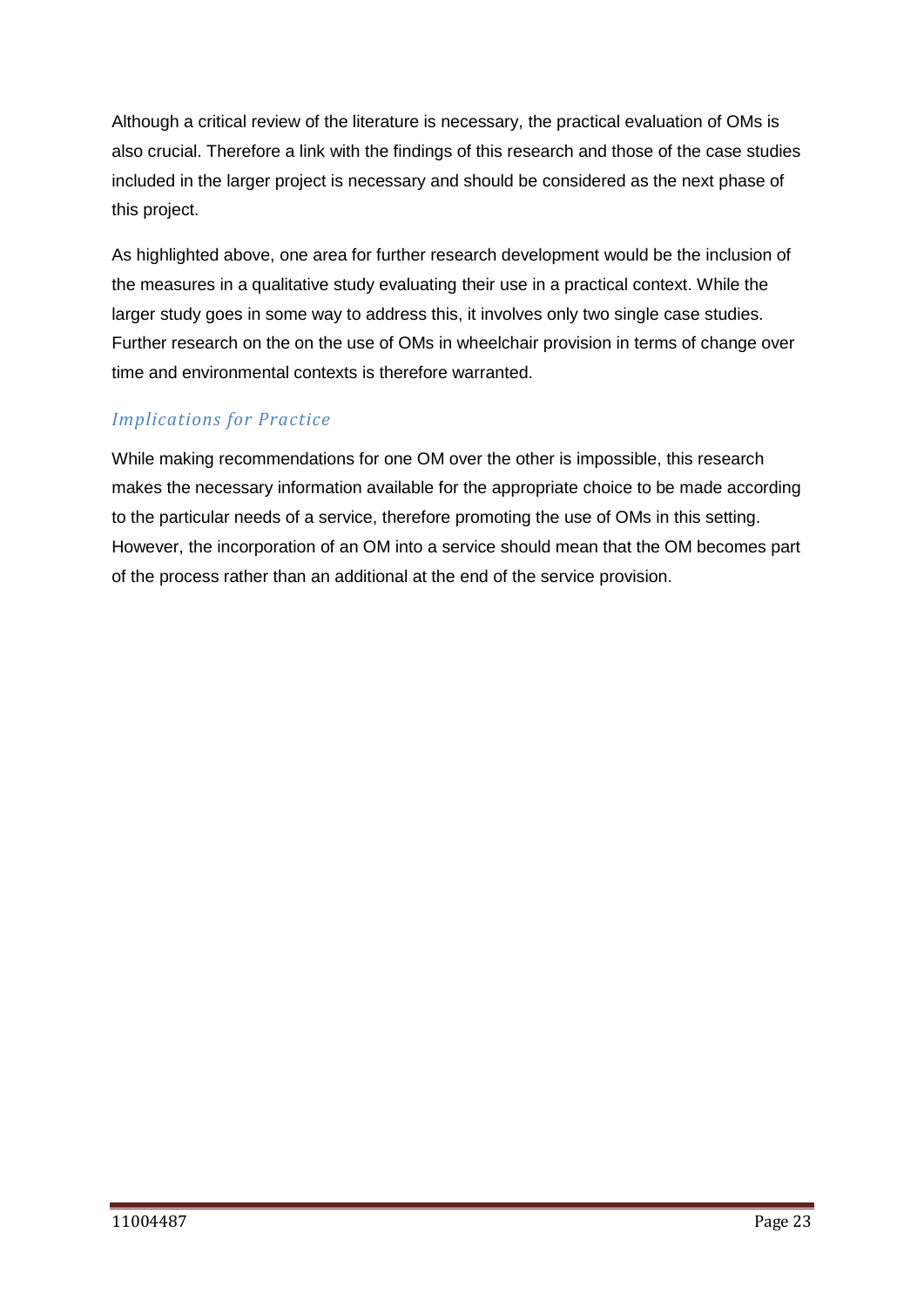## **SUMMARY & CONCLUSION**

## *Summary*

This research aims to present the OMs available to evaluate a wheelchair intervention and critically appraise those that were most suitable under the constructs of *activity and participation* and *impact of entire service on quality of life.* What has emerged is that there is a plethora of outcome measures available, however locating the most appropriate outcome measure is challenging as they address different constructs, cover alternative domains and have a variety of strengths, but also limitations. Table 5 below provides a summary of the strengths and limitations of the five outcome measures included.

| <b>Measure</b> | <b>Strengths</b>                                                                                                                                  | <b>Limitations</b>                                                                                                                                                                                   |
|----------------|---------------------------------------------------------------------------------------------------------------------------------------------------|------------------------------------------------------------------------------------------------------------------------------------------------------------------------------------------------------|
| <b>WhOM</b>    | <b>Client Centred;</b><br>Strong psychometric properties;<br>Wheelchair specific                                                                  | Limited literature outside of<br>development articles                                                                                                                                                |
| <b>GAS</b>     | Client centred;<br>Sensitive to change due to<br>individualised nature of tool;<br>Broad enough to fit most<br>contexts                           | Lacks validity in wheelchair population;<br>Requires training to promote inter-<br>rater reliability;<br>Skills required to enable appropriate<br>goal setting;<br>Use of formula can be complicated |
| <b>FEW</b>     | Good content reliability and<br>content validity;<br>Users subjectively rates their<br>performance, derived from COPM<br>which is well recognised | Complex language & difficult format<br>used;<br>No opportunity to record positive<br>feedback                                                                                                        |
| <b>PIADS</b>   | Good reliability and validity;<br>Easy to administer                                                                                              | Lack of sensitivity in wheelchair<br>population;<br>Long format & repetitive questions                                                                                                               |
| <b>QUEST</b>   | Addresses service delivery;<br>Easy to administer & clear and<br>concise questions                                                                | Poor validation of services subset                                                                                                                                                                   |

#### **Table 5: Summary of Strengths and Limitations of Each Outcome Measure**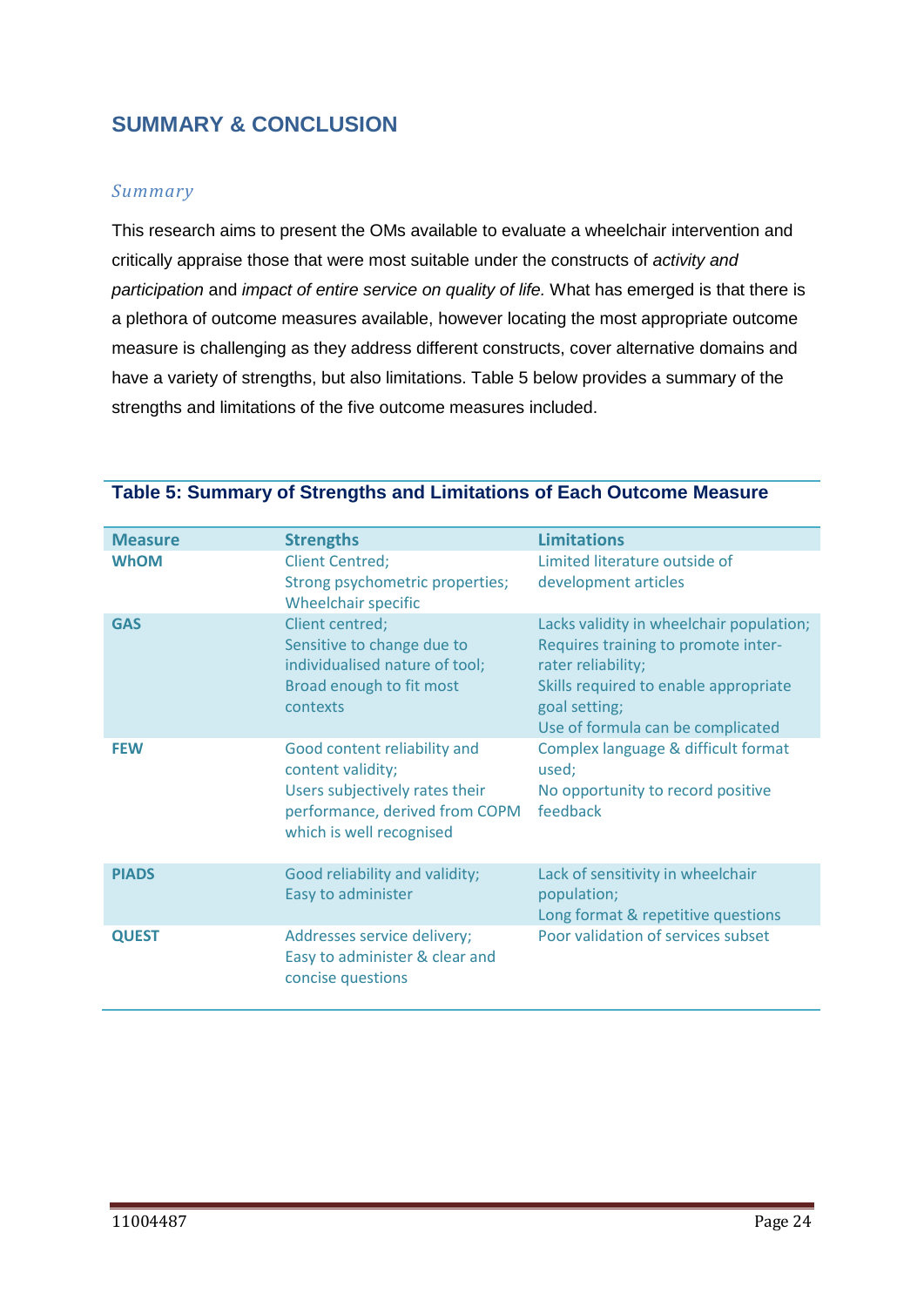## *Conclusion*

Choosing to incorporate an OM into a service provision, and the selection of an OM that meets the needs of a service is not a decision to be taken lightly. Several factors play an important role in the successful incorporation of an OM into any OT practice and wheelchair provision is no different. Those involved need to be active agents in the choice of OMs for their service. An assessment of the specific outcomes that need to be evaluated is necessary as, as this research has highlighted, no OM can collect all necessary information. Those involved need to take an active role in research and trial of potential OMs to ensure a fit for their service and for this to be successful, there needs to be support and buy in from all of those involved. For the introduction of an OM to be successful, those involved need to have the time and skills to investigate, trial and select OMs that are suitable for the unique needs of their service (Devitt et al 2003).

The area of wheelchair provision is complex and not amenable to straightforward or simple explanations. In turn there is no simple answer to the problem of outcome measurement in this area. What has emerged from this research is that no one outcome measure can capture all information needed to evaluate a service experience and trade-offs are inevitable. This research has highlighted some of the areas for consideration, identified the OMs available and evaluated some of the strengths and limitations of the most appropriate tools, so that the clinician can make an informed choice about the OM most suited to their practice.

### *Acknowledgements*

I would like to thank my supervisor Dr Rosie Gowran for the help and feedback provided throughout research and Seattech for requesting this project and providing initial guidance on the subject area .I would also like to thank the other members of the overall project: Rosarie Davey and Sonya Roe for regular consultation on the subject.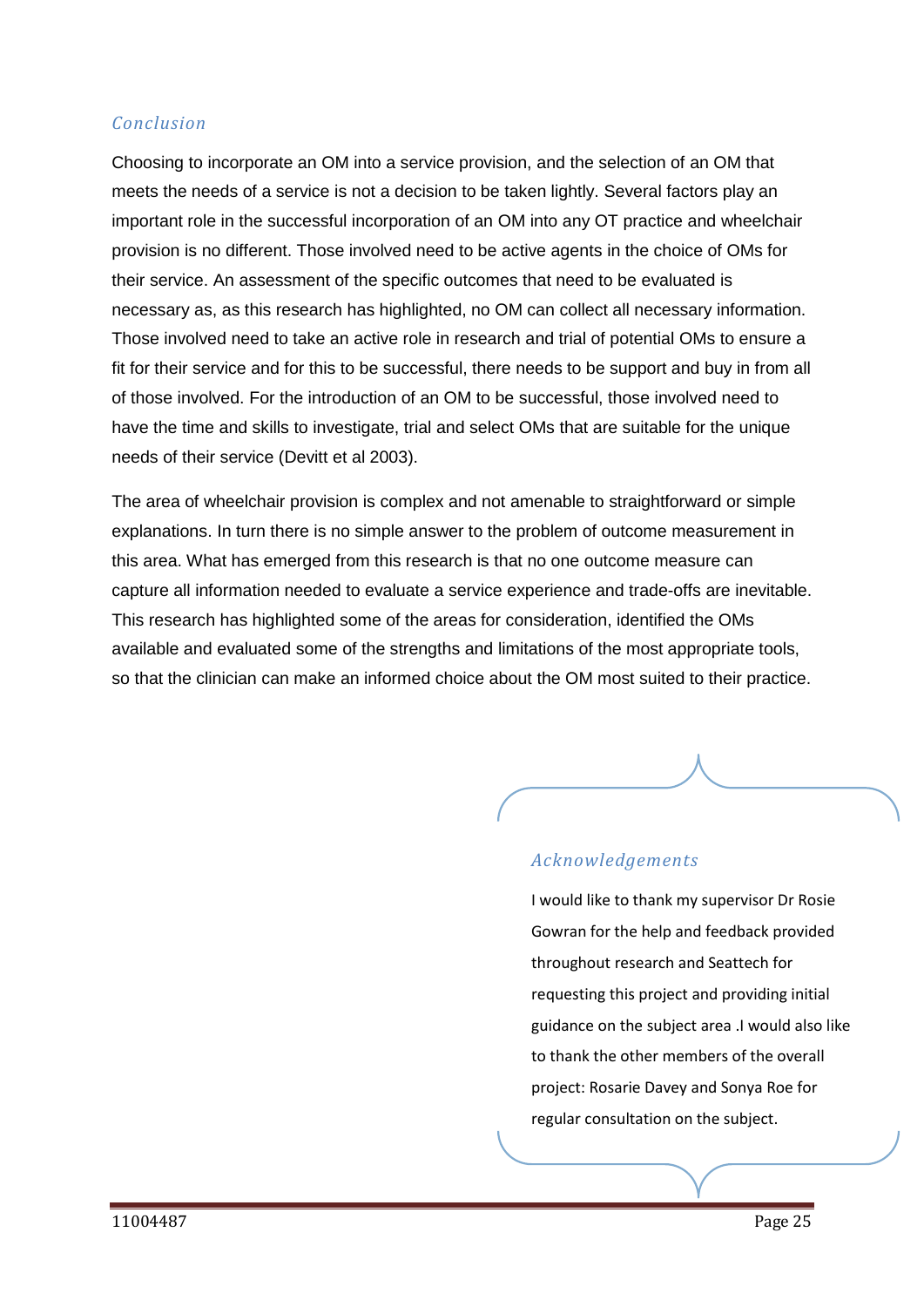## **References:**

Andresen, E. (2000) "Criteria for assessing tools for disability outcomes research", *Archives of Physical and Rehabilitative Medicine'*, 81 (2), 515 – 520.

Arthanat, S., Bauer, S., Lenker, J., Nochakai, S.M. (2007) "Conceptualization and measurement of assistive technology usability", *Disability and Rehabilitation: Assistive Technology,* 2 (4), 235 – 248.

Batavia, M., Batavia, A.I., Freidman, R. (2001) "Changing chairs: anticipating problems in providing wheelchairs", *Disability and Rehabilitation,* 23, 539 – 548.

Cox, R. & Amsters, D. (2002) "Goal Attainment Scaling: An Effective Outcome Measure For Rural and Remote Health Services", *Australian Journal of Rural Health,* 10, 256 -261.

Cook, A. and Hussey, S. (2002*) Assistive Technologies: Principles and Practice* (2nd edition), St. Louis: Mosby.

Crane, B., Holm. M., Hobson, D., Cooper, R., & Reed, M. (2007) "Responsiveness of the TAWC tool for assessing wheelchair discomfort", *Disability and Rehabilitation: Assistive Technology*, 2 (2), 97 – 103.

Crane, B., Holm. M., Hobson, D. (2004) "Development of a consumer driven wheelchair seating discomfort assessment tool", *International Journal of Rehabilitation Research,* 27 (1),  $85 - 90.$ 

Crombie, I. (1996) *The Pocket Guide to Critical Appraisal,* London: BMJ Publishing.

Cusick, A., McIntyre, S., Novack, I., Lannin, K. (2006) "A comparison of the goal attainment scale and the Canadian Occupational Performance Measure", *Paediatric Rehabilitation,* 9 (2), 149 – 157.

Cytrynbaum, S., Ginath, Y, Birdwell, J., & Brandt, L. (1979) "Goal attainment scaling: A critical review", *Evaluation Quarterly*, 3, 5-40.

Dawson, D., Chan, R., Kaiserman, E. (1994) "Development of the Power Mobility Indoor Driving Assessment for Residents of Long Term Care Facilities", *Canadian Journal of Occupational Therapy,* 61 (5), 269 – 276.

Day, H., Jutai, J. (1996) "Measuring the Psychosocial Impact of Assistive Devices: PIADS", *Canadian Journal of Rehabilitation',* 9 (2), 159 – 168.

Dedding, C., Cardol, M., Dekker, J. (2004) "Validity of the Canadian Occupational Performance Measure: a client-centred outcome measure", *Clinical Rehabilitation,* 18, 660 – 668.

Demers, L., Monette, M., Lapierre, Y., Arnold, D.L., Wolfson, C. (2002) "Reliability, validity, and the applicability of the Quebec User Evaluation Of Satisfaction with assistive Technology (QUEST 2.0) for adults with multiple sclerosis", *Disability and Rehabilitation,* 24 (3), 21-30.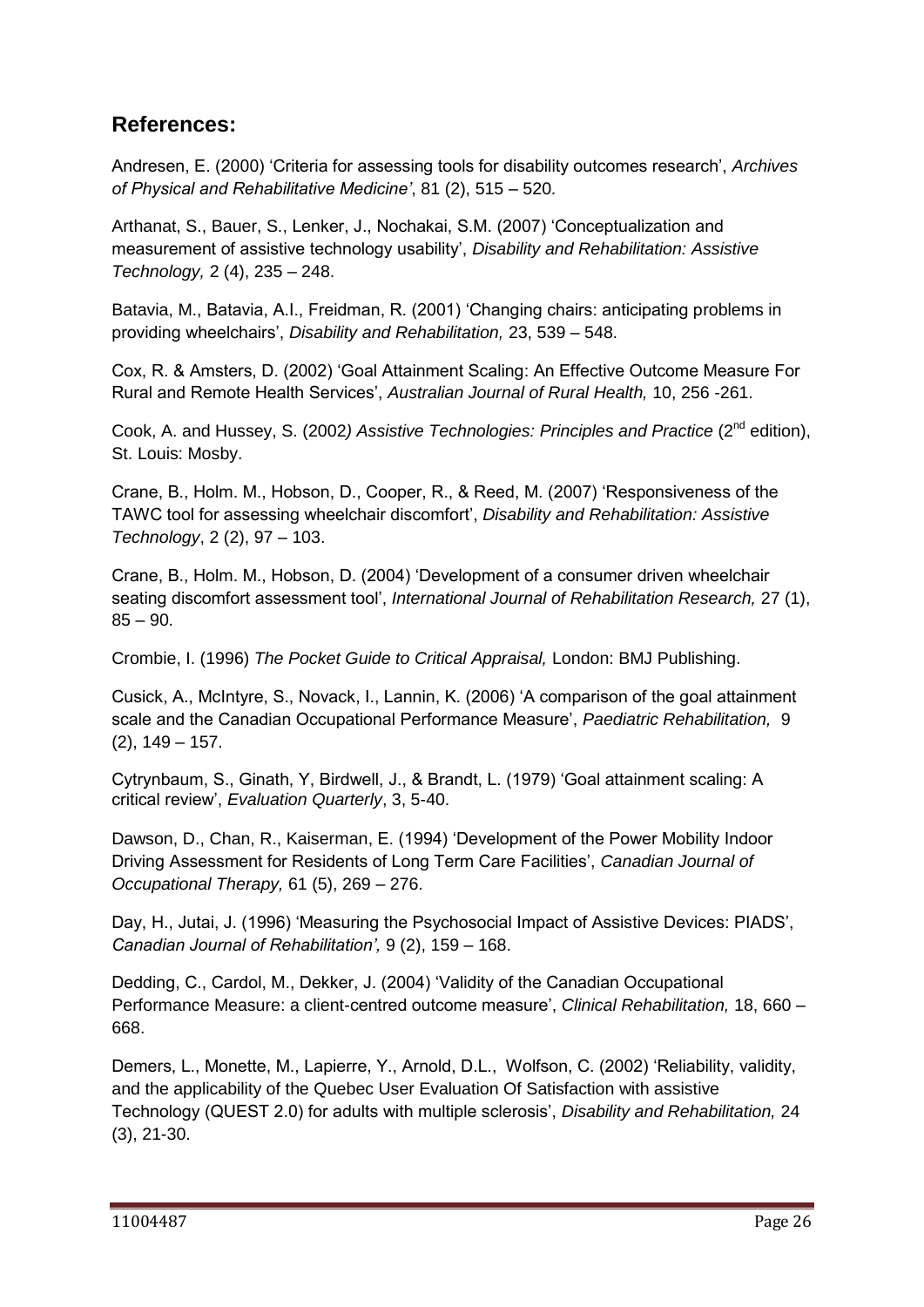Demers, L., Weiss-Lambru, R., Ska, L. (2002) "The Quebec User Evaluation of Satisfaction with Assistive Technology (QUEST): An Overview and Recent Progress", *Technology and Disability,* 14, 101-105.

Demers, L., Wessels, R.D., Weiss-Lambrou, R., Ska, B., Witte, L.P. (1999) "An international content validation of the Quebec User Evaluation of Satisfaction with assistive Technology (QUEST)", *Occupational Therapy International,* 6 (3), 159 – 175.

Demers, L., Weiss- Lambrou, R., Ska, B. (2000) "Item analysis of the Quebec User Evaluation of Satisfaction with Assistive Technology", *Assistive Technology,* 12, 96-105

DeRuyter, F. (1997) "The importance of Outcome Measures for Assistive Technology Service Delivery Systems", *Technology and Disability,* 6, 89-104.

Devitt, R., Chau, B., Jetai, J. (2003) "The effect of wheelchair use on the quality of life of persons with multiple sclerosis", *Occupational Therapy Practice and Health Care',* 17 (3), 63 – 79.

Di Marco, A., Russell, M., Masters, M. (2003) "Standards for Wheelchair Prescription", *Australian Journal of Occupational Therapy,* 50 (1), 30

Dillon, A., Campbell, N., Ryan, C. (2012) ""Your seating, your say": Using a standardised approach to evaluate user"s perspectives of seating equipment and service delivery in a community setting", *Irish Journal of Occupational Therapy,* 39 (2), 33 – 40.

Dijcks, B.J., Wessels, R.D., De Vlieger, S.L., Post, .M.R. (2005) "KWAZO, a new instrument to assess quality of service delivery in assistive technology provision", *Disability and Rehabilitation,* 28 (15), 909 – 914.

Dharne, M., Lenker, J., Harris, F.H., Springle, S. (2006) "Content Validity of Assistive Technology Outcome Measure (ATOM), Version 2", in *29th Annual Rehabilitation Engineering & Assistive technology Society of North America (RESNA) Conference Proceedings,* Atlanta, Georgia, 2006.

Fuhrer, M. J. (2001) "Assistive technologies research", *American Journal of Rehabilitation and Medicine,* 80 (7), 528 – 535.

Garden, J.A. (2006) "Reliably and validity of the Wheelchair Outcome Measure", *Proceedings of International Seating Symposium: March 2006,* Vancouver.

Geisbrecht, E., Ripat, J., Quanbury, A., Cooper, J. (2009) "Participation in community based activities of daily living: Comparison of a pushrimed-activiated, power assisted wheelchair and a power wheelchair", *Disability and Rehabilitation: Assistive Technology,* 4 (3), 198 – 207.

Gowran, R. J., Murray, E., Sund, T., Steel, E., McKay, E. and O"Regan, B. (2011) "Sustainable Wheelchair Provision", in Gelerblom, G, J. et al, eds., *Everyday Technology for Independence and Care,* Amsterdam: IOS Press.

Gowran, R.J. (2012) "Editorial", *The Irish Journal of Occupational Therapy,* 39 (2), 2.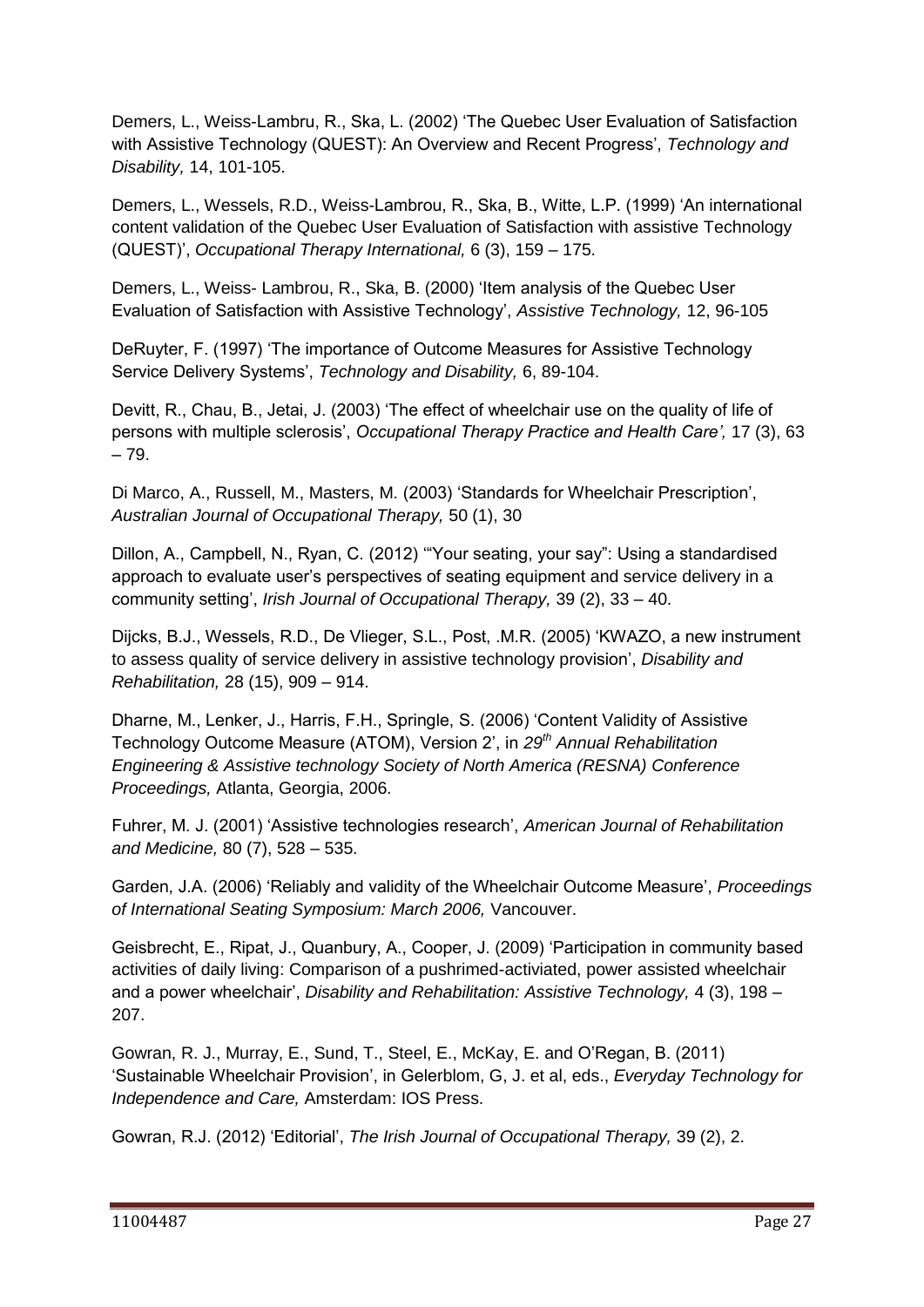Greenhalgh, J., Long, A. and Brettle, A. (1996) "Reviewing and selecting outcome measures in routine practice", *Journal of Evaluation in Clinical Practice,* 4 (4) 339- 350.

Greenhalgh, J & Connelly, J. (2000) "Selecting a mental health needs assessment scale: guidance on the critical appraisal of standardized measures", *Journal of Evaluation on Clinical Practice,* 6 (4), 379 – 393.

Hammel, J., Southhall, K., Jatai, J., Finlayson, M., Kashindi, G. (2012) "Evaluating use and outcomes of mobility technology: A multiple stakeholder analysis", *Disability and Rehabilitation: Assistive Technology,* 1-11.

Harris, A., Pinninton, L., Ward, C.D. (2005) "Evaluating the impact of mobility-related assistive technology on the lives of disabled people: a Review of Outcome Measures", *British Journal of Occupational Therapy,* 68 (12), 553-558

Harris, F. (2007) 'Conceptual issues in the measurement of participation among wheeled mobility device users", *Disability and Rehabilitation: Assistive Technology,* 2 (3), 137 – 148.

Harris, F. and Sprigle, S. (2008) "Outcome measurement of a wheelchair intervention", *Disability and Rehabilitation: Assistive Technology,* 3 (4), 171 – 180.

Jatai, J.W. and Day, H. (2002) "Psychosocial Impact of Assistive Devices Scale (PIADS)", *Technology and Disability,* 14, 107 – 111.

Jatai, J.W., Day, H., Campbell, K.A. (2002) "Development of a scale to measure psychosocial impact of assistive devices: Lessons learned and the road ahead", *Disability and Rehabilitation,* 24 (3), 31 – 37.

Jatai, J.W. (2011) "End-user participation in developing the Assistive Technology Outcomes Profile for Mobility (ATOP/M)", in Gelderbolm, G. et al, *Everyday Technology for Independence and Care,* Amsterdam: IOS Press.

Jedaloo, S., De Witte, L.P., Lissenn, B. (2002) "Client satisfaction with service delivery of assistive technology for outdoor mobility", *Disability and Rehabilitation,* 22, 550 – 557.

Kaplan, S. (1996) "Critical evaluation of standardized tests", *Occupational Therapy in Health Care',* 10 (3), 1-13.

Kane, R. J. (2000) "A Descriptive Overview of Wheelchair Service in the Republic of Ireland: Exploring Wheelchair Users" Perspective and Level of Satisfaction with the Service", *Irish Journal of Occupational Therapy,* 30 (2), 2 – 11.

Kelkins, O.J., Post, M., Van Der Would, L., Dallmejier, A. (2002) "The Wheelchair Circuit: Reliability of a test to assess mobility in persons with spinal cord injury", *Archives of Physical Medicine and Rehabilitation,* 83 (12), 1783 – 1788.

Kirby, R.L., Swuste, J., Jupais, D., MacLeod, D., Monroe, R. (2002) "The Wheelchair Skills Test: A Pilot study of a New Outcome Measure", *Archives of Physical Medicine and Rehabilitation,* 83 (1), 10-18.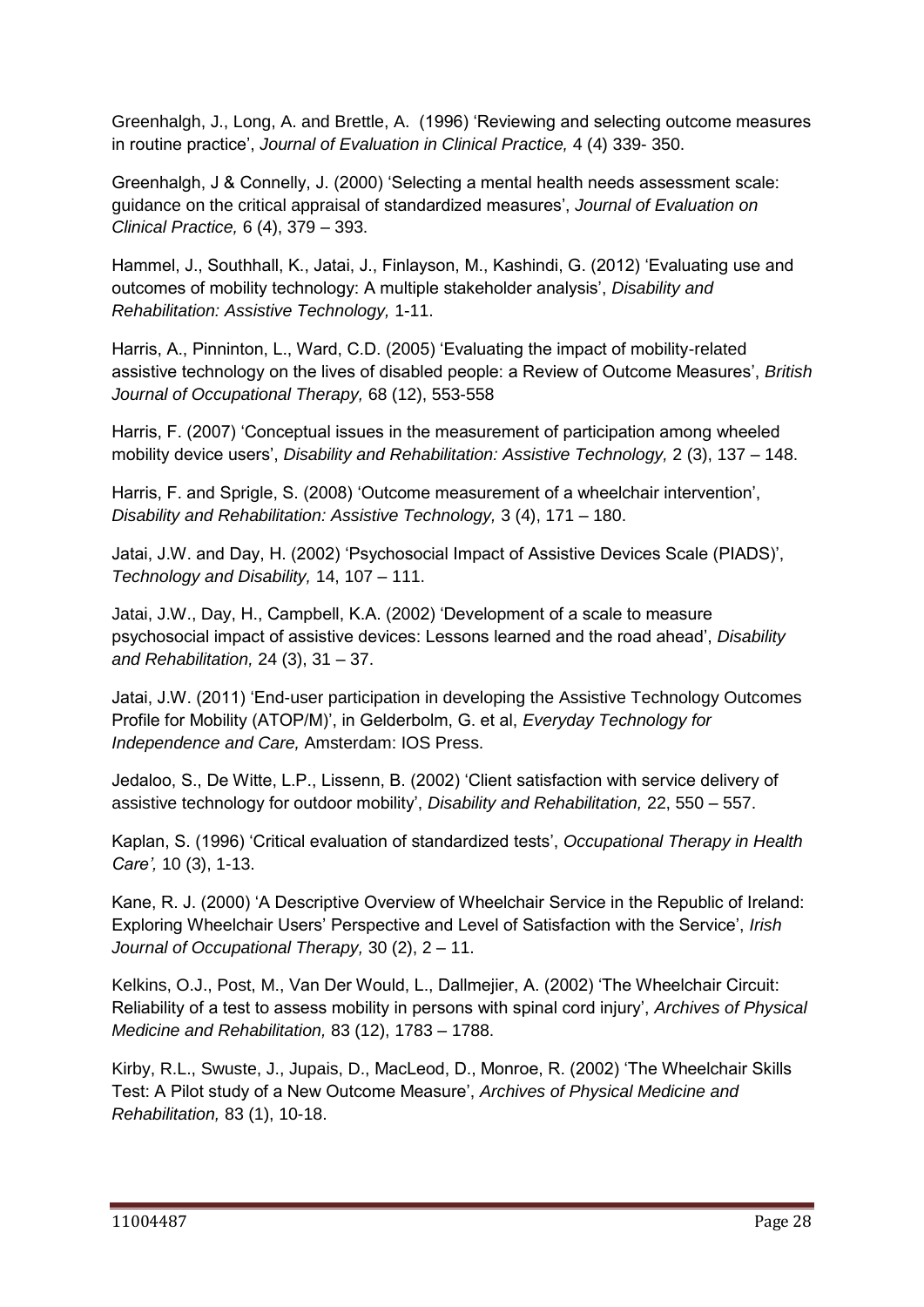Letts, L., Dawson, D., Bretholz, I., Kaiserman-Goildstein, E. (2007) "Reliability and Validity of the Power Mobility Community Driving Assessment", *Assistive Technology,* 19 (3), 154 – 163.

Lenker, J. & Paquet, V. (2003) "A review of conceptual models for assistive technology outcomes research and practice", *Assistive Technology,* 15, 1-15.

Mills, T., Holm, M.B., Trefler, E., Schmelers, M., Fitzgerald, M. (2002) "Development and consumer validation of the Functional Evaluation of a Wheelchair (FEW) instrument", *Disability and Rehabilitation,* 24 (3), 38 – 46.

Mortenson, B. and Miller, W. C. (2008) "The Wheelchair Procurement Process", *Canadian Journal of Occupational Therapy,* 75 (3), 167 – 175.

Mortenson, W.B., Miller, W., Miller-Pogar, J. (2007) "Measuring Wheelchair Intervention Outcomes: Development of the Wheelchair Outcome Measure", *Disability and Rehabilitation: Assistive Technology,* 2 (5), 275 – 285.

Mortenson, W.B., Miller, W.C., Auger, C. (2008) "Issues for selection of Wheelchair Specific Activity and Participation Outcome Measures: A Review", *Archives of Physical and Medical Rehabilitation,* 89, 1179 – 1185.

Parks, J., Hyde, C., Deeks, J.J., Milne, R. (2010) "Teaching Critical Appraisal Skills in a Healthcare Setting", *The Cochrane Collaboration,* January 2010, available: [http://onlinelibrary.wiley.com.proxy.lib.ul.ie/doi/10.1002/14651858.CD001270/pdf/standard,](http://onlinelibrary.wiley.com.proxy.lib.ul.ie/doi/10.1002/14651858.CD001270/pdf/standard) [accessed 14 April 2010].

Pettersson, I., Ahlstrom, R. and Tornquist, K. (2007) "The value of an outdoor powered wheelchair with regard to quality of life of persons with a stroke: A follow-up study", *Assistive technology,* 19, 143 – 153.

Pollock, N. (1993) "Client Centred Assessment", *American Journal of Occupational Therapy,*  47 (4), 298 – 301.

Rousseau-Harrison, K. , Rochette, A., Routheir, F., Dessureault, D., Thibault, F., Cote, O. (2009) "Impact of Wheelchair Acquisition on Social Participation", *Disability and Rehabilitation: Assistive Technology,* 4 (5), 344 – 352.

Rushton, P.W., Mortenson, B., Miller, W. and Gardener, J. (2010) "Satisfaction with participation using a manual wheelchair among individuals with a spinal cord injury", *Spinal Cord,* 48, 691 – 696.

Stanley, R.K., Stafford, D.J., Rasch, E., Rodgers, M. (2003) "Development of a functional assessment measure for manual wheelchair users", *Journal of Rehabilitation Research and Development,* 40 (4)

Stolee, P., Roxwood,K., Fox, R.A. (1992) "The Use of Goal Attainment Scaling in a Geriatric Setting", Journal of American Geriatric Association, 40 (6), 574 – 578.

Sumsion, T. (2006) Client-Centred Occupational Therapy: a guide to implementation, 2<sup>nd</sup> ed.*,* Edinburgh: Churchill Livingstone/Elsevier.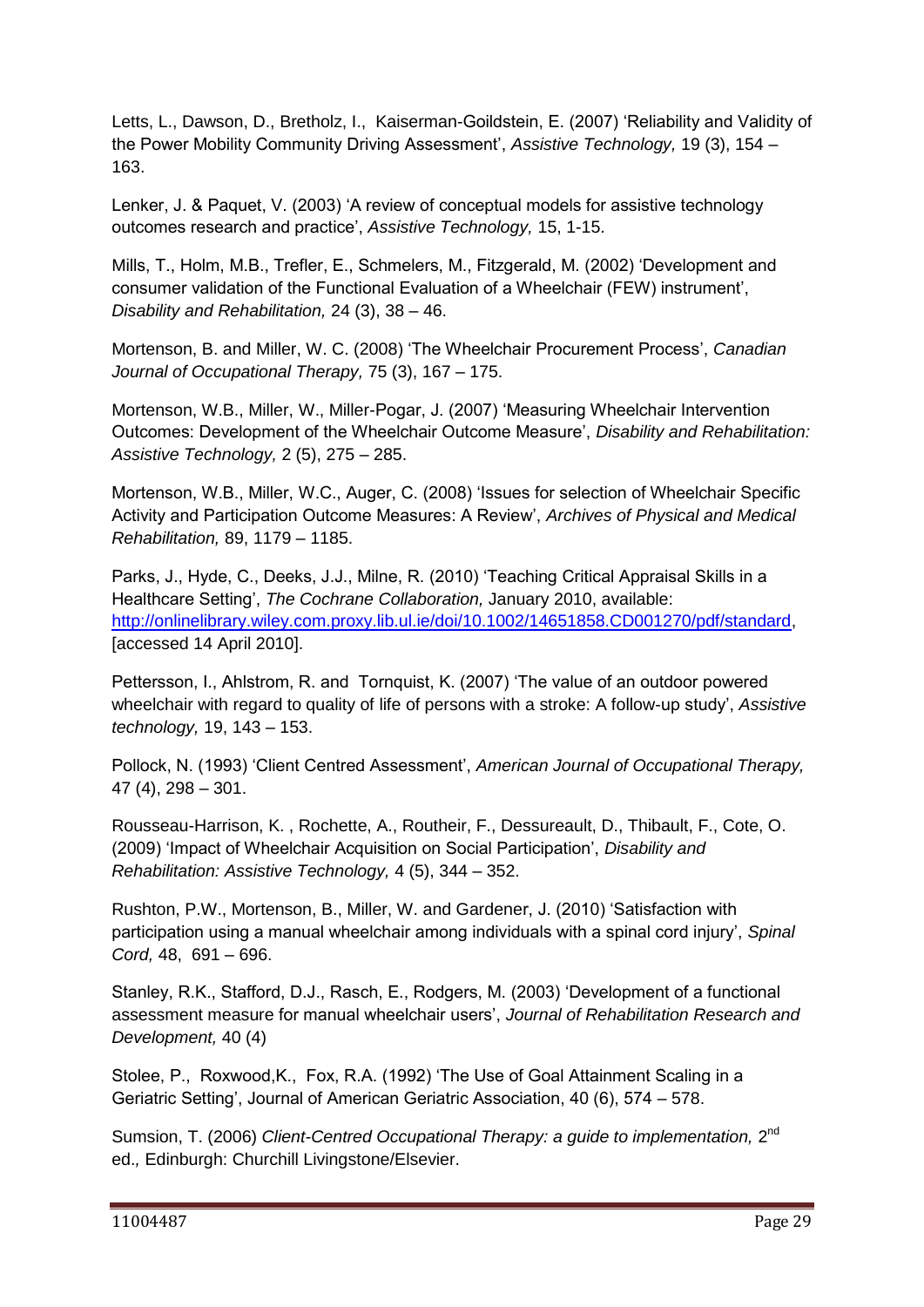Tooth, l., McKenna, K., Smith, m., O"Rourke, P. (2003) "Reliably of scores between stroke patients and significant others on the Reintegration to Normal Living Index", *Disability and Rehabilitation,* 25 (9), 433 – 441.

Turner Stokes, L. (2009) "Goal Attainment Scaling in Rehabilitation: A Practice Guide", Clinical rehabilitation, 23 (4), 362 – 370.

Unsworth, C. (2001) "Measuring the outcome of occupational therapy: tools and resources", *Australian Journal of Occupational Therapy,* 47 (4), 147-158.

United Nations (2006) *UN Convention on the Rights of People with Disabilities* [online], available: [http://www.un.org/disabilities/convention/conventionfull.shtml,](http://www.un.org/disabilities/convention/conventionfull.shtml) [accessed 22 April 2012].

Walls, G. (2011) "Researching for Best Practice: A focus on powered wheelchair seating and mobility protocols", *Rehab Management,* 14-17

World Health Organisation (2001) *International Classification of Functioning Disability and Health,* Geneva: WHO.

World Health Organisation (2008) *Guidelines for the Provision of Manual Wheelchairs in Less Resourced Settings*, Geneva: WHO

White, E. (1999) "Wheelchair special seating: need and provision", *British Journal of Therapy and Rehabilitation',* 6 (6), 285 – 289.